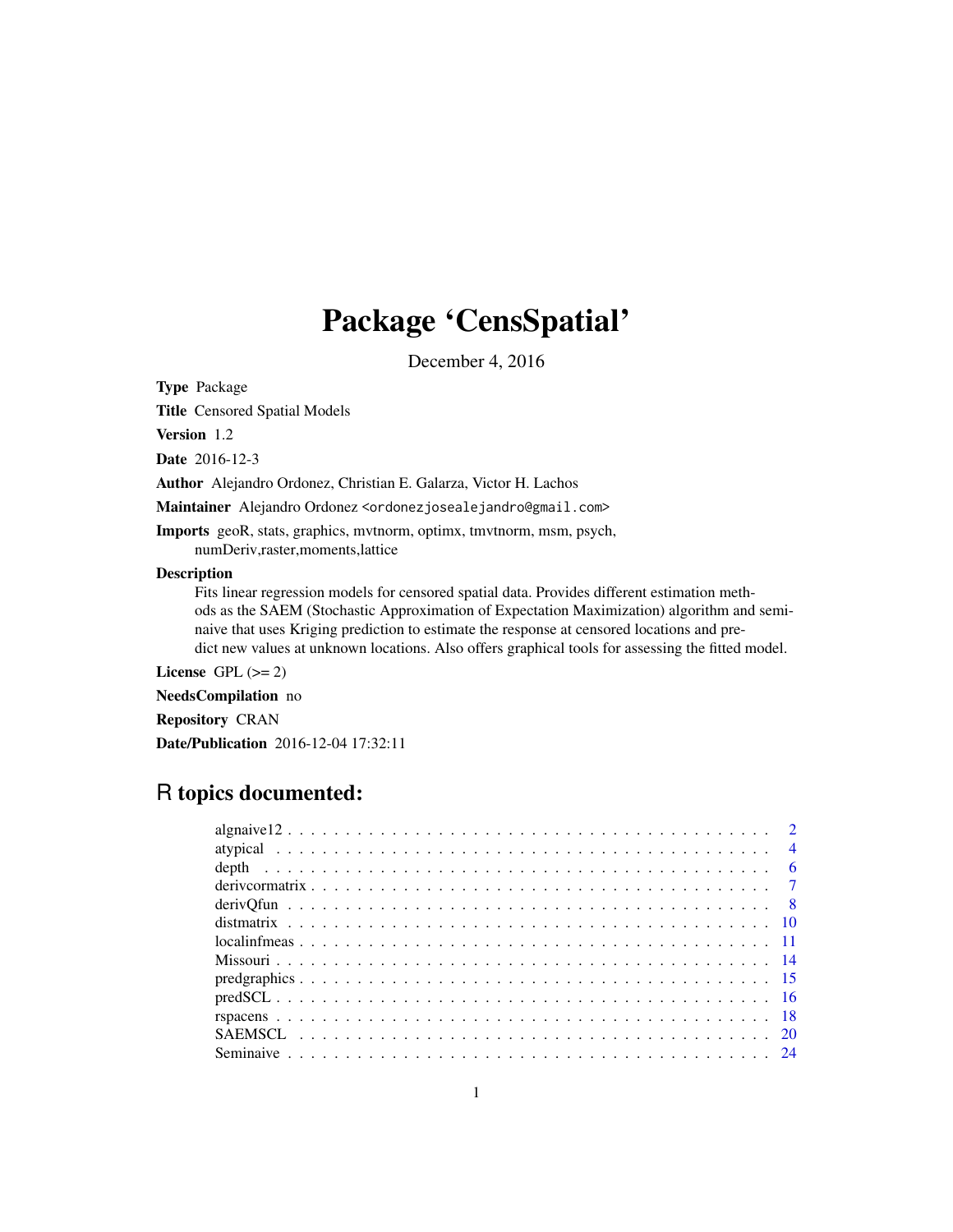#### <span id="page-1-0"></span>**Index** [27](#page-26-0)

## Description

This function performs spatial censored estimation and prediction for left and right censure through the Naive 1 and Naive 2 methods.

#### Usage

```
algnaive12(data, cc, copred, thetaini, y.col = 3,coords.col = 1:2,covar=F, covar.col,
fix.nugget = T, nugget, kappa = 0, cutoff, cov.model = "exponential", trend)
```
## Arguments

| data       | data. frame containing the coordinates, covariates and the response variable (in<br>any order).                                           |
|------------|-------------------------------------------------------------------------------------------------------------------------------------------|
| <b>CC</b>  | (binary vector) indicator of censure (1: censored observation 0: observed).                                                               |
| copred     | coordinates used in the prediction procedure.                                                                                             |
| thetaini   | initial values for the $\sigma^2$ and $\phi$ values in the covariance structure.                                                          |
| y.col      | (numeric) column of data.frame that corresponds to the response variable.                                                                 |
| coords.col | (numeric) columns of data.frame that corresponds to the coordinates of the spa-<br>tial data.                                             |
| covar      | (logical) indicates the presence of covariates in the spatial censored estimation<br>(FALSE: without covariates, TRUE: with covariates).  |
| covar.col  | (numeric) columns of data.frame that corresponds to the covariates in the spatial<br>censored linear model estimation.                    |
| fix.nugget | (logical) it indicates if the $\tau^2$ parameter must be fixed.                                                                           |
| nugget     | (numeric) values of the $\tau^2$ parameter, if fix. nugget=F this value corresponds<br>to an initial value.                               |
| kappa      | value of $\kappa$ used in some covariance functions.                                                                                      |
| cutoff     | (vector) Limit of censure detection (rc:>cutoff, lc: <cutoff).< td=""></cutoff).<>                                                        |
| cov.model  | structure of covariance (see cov. spatial from geoR).                                                                                     |
| trend      | it specifies the mean part of the model. See documentation of trend, spatial from<br>geoR for further details. By default it takes "cte". |

## Details

The Naive 1 and Naive 2 are computed as in Schelin (2014). The naive 1 replaces the censored observations by the limit of detection (LD) and it performs estimation and prediction with this data. Instead of 1, the naive 2 replaces the censored observations by LD/2.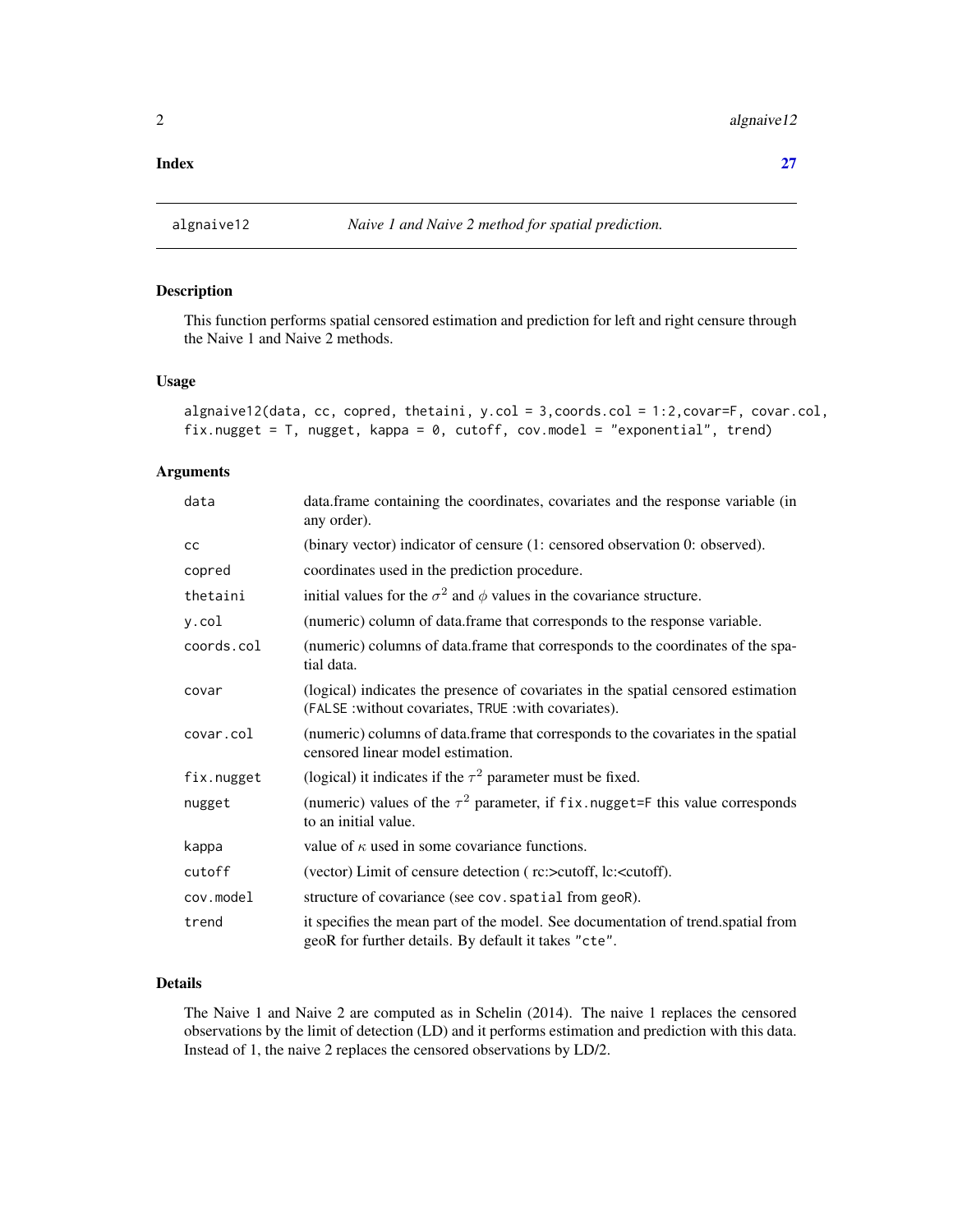## <span id="page-2-0"></span>algnaive 12 3

## Value

| beta1        | beta parameter for the mean structure in the Naive 1 method.                                                                              |
|--------------|-------------------------------------------------------------------------------------------------------------------------------------------|
| beta2        | beta parameter for the mean structure in the Naive 2 method.                                                                              |
| theta1       | vector of estimate parameter for the mean and covariance structure ( $\beta$ , $\sigma^2$ , $\phi$ , $\tau^2$ )<br>in the Naive 1 method. |
| theta2       | vector of estimate parameter for the mean and covariance structure ( $\beta$ , $\sigma^2$ , $\phi$ , $\tau^2$ )<br>in the Naive 2 method. |
| predictions1 | predictions obtained for the Naive 1 method.                                                                                              |
| predictions2 | predictions obtained for the Naive 2 method.                                                                                              |
| AIC1         | AIC of the estimated model in the Naive 1 method.                                                                                         |
| AIC2         | AIC of the estimated model in the Naive 2 method.                                                                                         |
| BIC1         | BIC of the estimated model in the Naive 1 method.                                                                                         |
| BIC2         | BIC of the estimated model in the Naive 2 method.                                                                                         |
| loglik1      | log likelihood for the estimated model in the Naive 1 method.                                                                             |
| loglik2      | log likelihood for the estimated model in the Naive 2 method.                                                                             |
| sdpred1      | standard deviations of predictions in the Naive 1 method.                                                                                 |
| sdpred2      | standard deviations of predictions in the Naive 2 method.                                                                                 |

#### Author(s)

Alejandro Ordonez «ordonezjosealejandro@gmail.com», Victor H. Lachos «hlachos@ime.unicamp.br» and Christian E. Galarza «cgalarza88@gmail.com»

Maintainer: Alejandro Ordonez «ordonezjosealejandro@gmail.com»

## References

Schelin, L. & Sjostedt-de Luna, S. (2014). Spatial prediction in the presence of left-censoring. Computational Statistics and Data Analysis, 74.

#### See Also

**[SAEMSCL](#page-19-1)** 

## Examples

## Not run: n<-200 ### sample size for estimation. n1=100 ### number of observation used for prediction. ###simulated coordinates n<-200 ### sample size for estimation. n1=100 ### number of observation used in the prediction.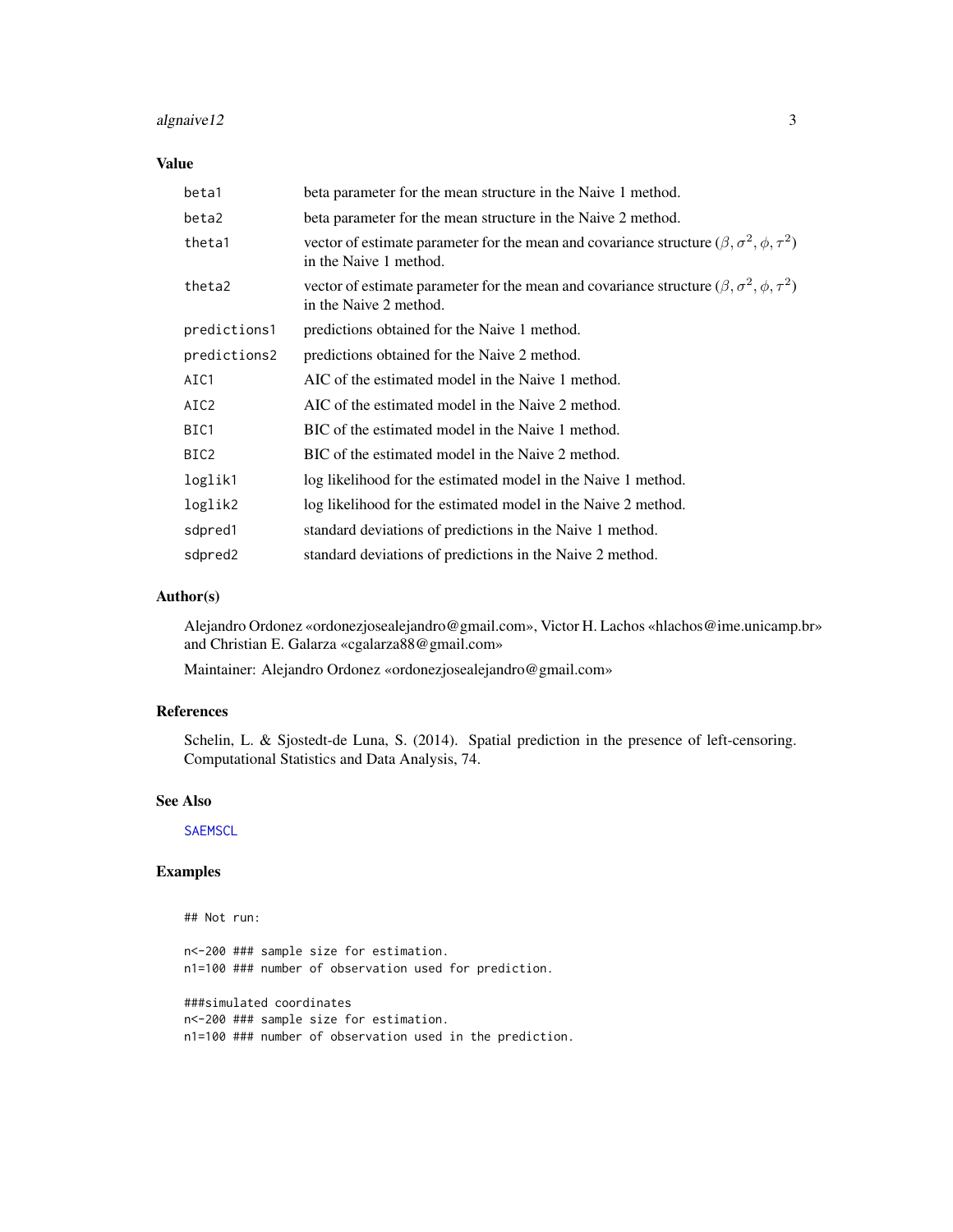```
4 atypical and the contract of the contract of the contract of the contract of the contract of the contract of the contract of the contract of the contract of the contract of the contract of the contract of the contract of
```

```
###simulated coordinates
r1=sample(seq(1,30,length=400),n+n1)
r2=sample(seq(1,30,length=400),n+n1)
coords=cbind(r1,r2)### total coordinates (used in estimation and prediction).
coords1=coords[1:n,]####coordinates used for estimation.
type="matern"### covariance structure.
xtot<-cbind(1,runif((n+n1)),runif((n+n1),2,3))## X matrix for estimation and prediction.
xobs=xtot[1:n,]## X matrix for estimation.
###simulated data
obj=rspacens(cov.pars=c(3,.3,0),beta=c(5,3,1),x=xtot,coords=coords,kappa=1.2,
cens=0.25,n=(n+n1),n1=n1,cov.model=type,cens.type="left")
data2=obj$datare
data2[,4:5]=xobs[,-1]
cc=obj$cc
y=obj$datare[,3]
cutoff=rep(obj$cutoff,length(y[cc==1]))
aux2=algnaive12(data=data2,cc=obj$cc,covar=T,covar.col=4:5,copred=obj$coords1,
thetaini=c(.1,.2),y.col=3,coords.col=1:2,fix.nugget=T,nugget=0,kappa=1.2,
cutoff=cutoff,trend=~V4+V5,cov.model=type)
```
## End(Not run)

atypical *Detection for local influence*

#### Description

This function obtain the atypical points detected for the function localinfmeas

#### Usage

```
atypical(w)
```
## Arguments

w An object of the class local infimes (see the function local infimeas)

<span id="page-3-0"></span>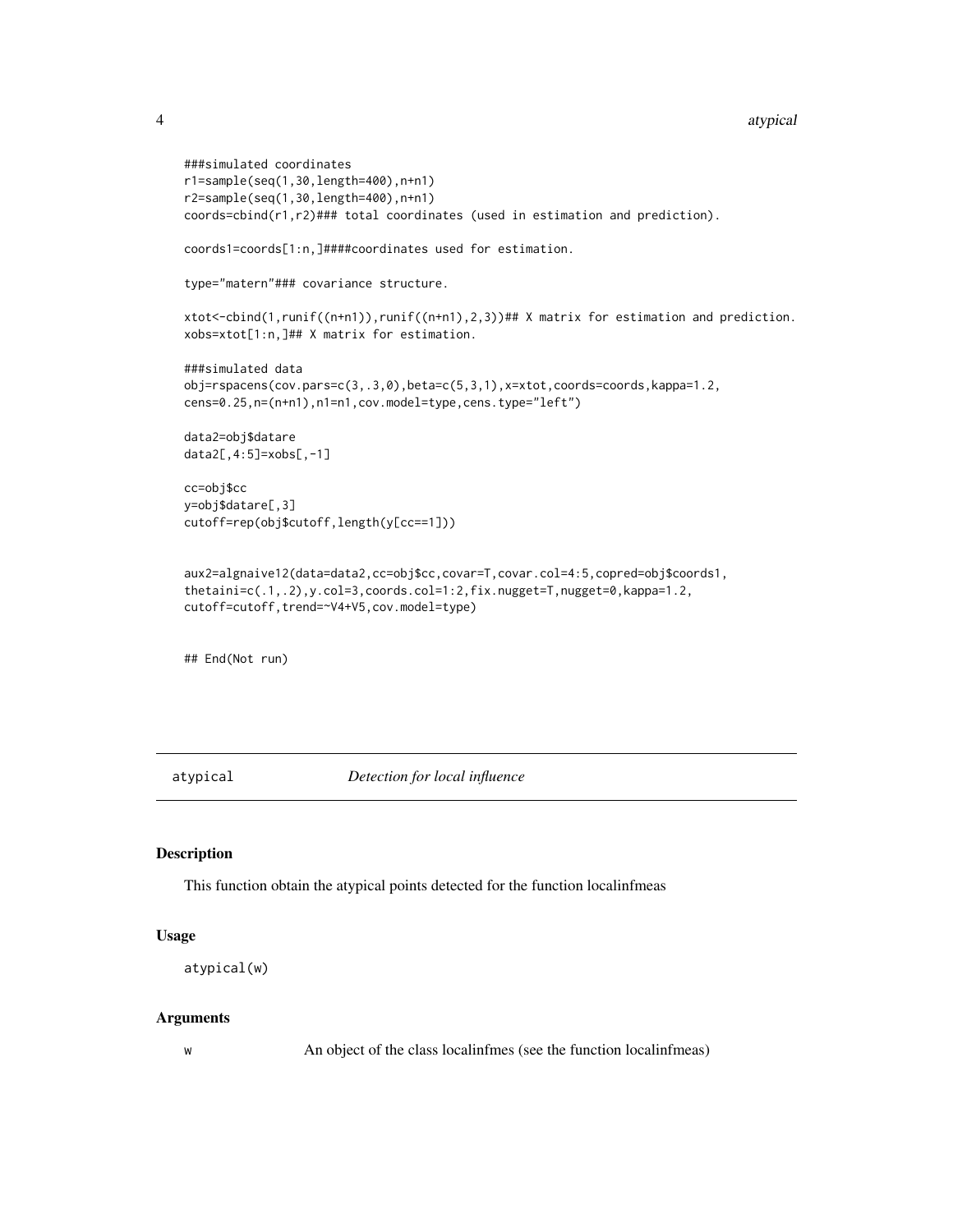#### <span id="page-4-0"></span>atypical 5

#### Value

| <b>RP</b> | Atypical points detected for the response variable perturbation scheme    |
|-----------|---------------------------------------------------------------------------|
| -SP       | Atypical points detected for the scale matrix perturbation scheme         |
| FP        | Atypical points detected for the explanatory variable perturbation scheme |

## Author(s)

Alejandro Ordonez «ordonezjosealejandro@gmail.com», Victor H. Lachos «hlachos@ime.unicamp.br» and Christian E. Galarza «cgalarza88@gmail.com»

Maintainer: Alejandro Ordonez «ordonezjosealejandro@gmail.com»

#### References

Cook, R. D. (1986). Assessment of local influence. Journal of the Royal Statistical Society, Series B., 48, 133-169.

Zhu, H., Lee, S., Wei, B. & Zhou, J. (2001). Case-deletion measures for models with incomplete data. Biometrika, 88, 727-737.

#### See Also

[localinfmeas](#page-10-1)

## Examples

```
## Not run:
n<-200 ### sample size for estimation
n1=100 ### number of observation used in the prediction
```

```
###simulated coordinates
r1=sample(seq(1,30,length=400),n+n1)
r2=sample(seq(1,30,length=400),n+n1)
coords=cbind(r1,r2)
```
coords1=coords[1:n,]

```
cov.ini=c(0.2,0.1)
type="exponential"
xtot=as.matrix(rep(1,(n+n1)))
xobs=xtot[1:n,]
beta=5
```

```
###simulated data
obj=rspacens(cov.pars=c(3,.3,0),beta=beta,x=xtot,coords=coords,cens=0.25,n=(n+n1),
n1=n1,cov.model=type,cens.type="left")
```

```
data2=obj$datare
cc=obj$cc
y=obj$datare[,3]
```
##### generating atypical observations###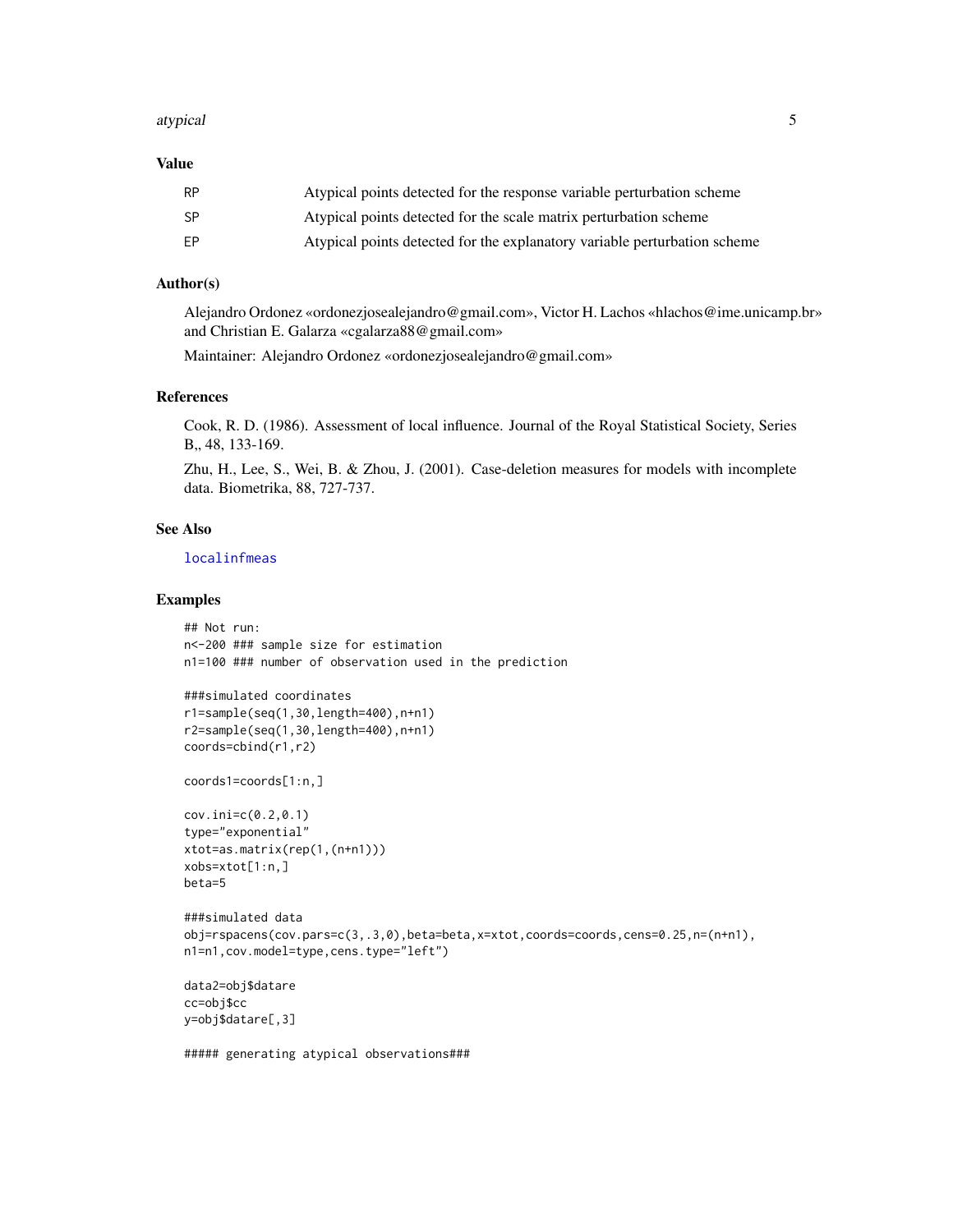```
y[91]=y[91]+4
y[126]=y[126]+4
y[162]=y[162]+4
coords=obj$datare[,1:2]
###initial values###
cov.ini=c(0.2,0.1)
est=SAEMSCL(cc,y,cens.type="left",trend="cte",coords=coords,
M=15,perc=0.25,MaxIter=10,pc=0.2,cov.model=type,
fix.nugget=T,nugget=0,inits.sigmae=cov.ini[1],
inits.phi=cov.ini[2],search=T,lower=0.00001,upper=50)
w=localinfmeas(est,fix.nugget=T,c=3) ## object of class localinfmeas
atypical(w)
## End(Not run)
```
depth *Depths of a geological horizon.* 

#### **Description**

Dataset previously analyzed by Dubrule and Kostov (1986) and De Oliveira (2005).

#### Usage

data("depth")

## Format

A data frame with 100 observations on the following 6 variables.

coord x x coordinate for depth data.

coord y y coordinate for depth data.

cc indicator of censure (left and right censure).

LI lower limit of censure for depth data.

LS upper limit of censure for depth data.

depth observated depth.

#### Details

The observations are placed over a region of about 9 by 5 km and represent depths of a geological horizon measured at 100 locations where 69 points are fully observed and 31 points are censored points, these are divided into left- and right- censored points. The depth data were transformed and their original units remains unknown for confidentiality reasons. For additional details about this dataset we refer to De Oliveira (2005).

<span id="page-5-0"></span>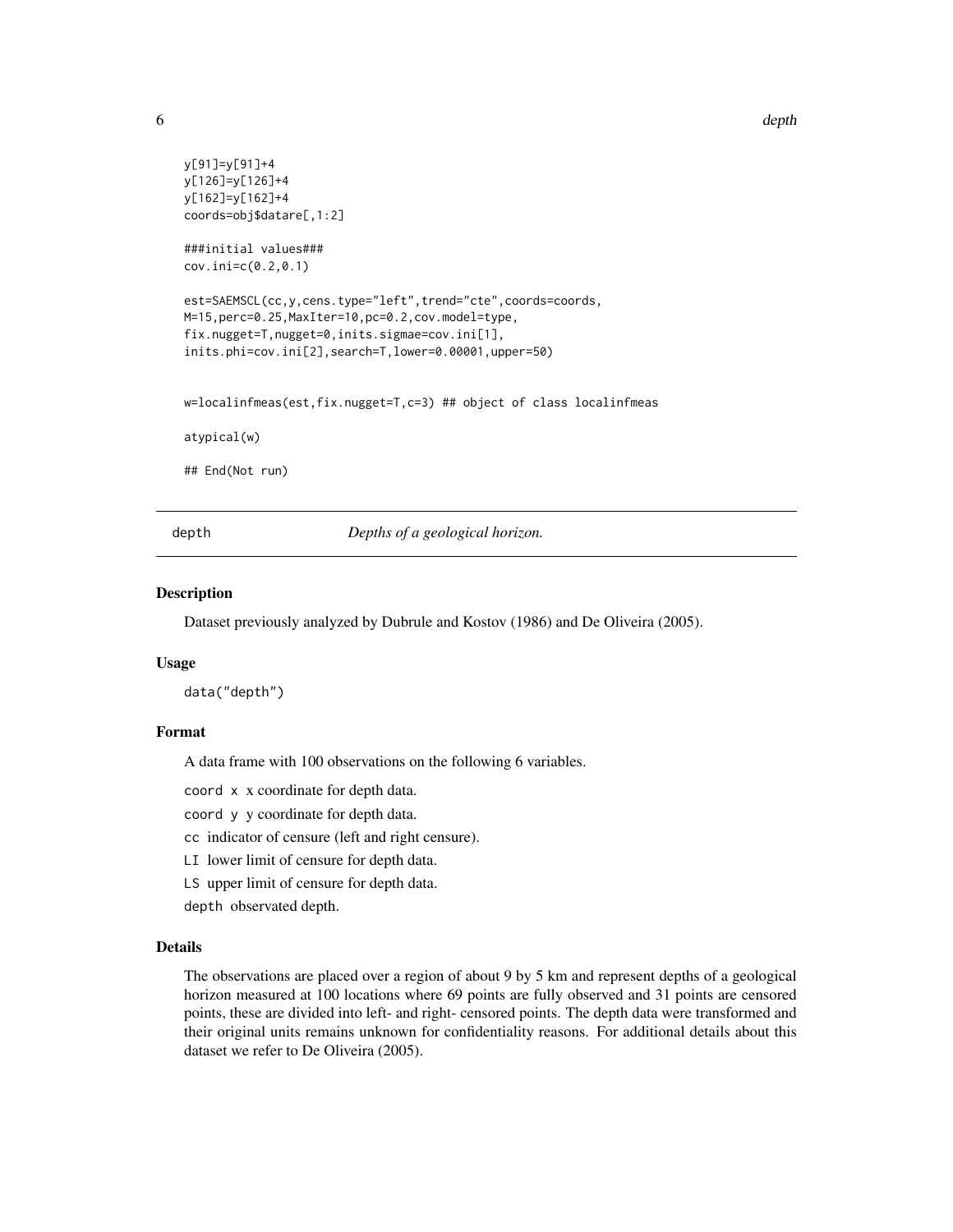## <span id="page-6-0"></span>derivcormatrix 7

## References

Dubrule, O. and C. Kostov (1986). An interpolation method taking into account inequality constraints: I. methodology. Mathematical Geology 18(1), 33-51.

De Oliveira, V. (2005). Bayesian inference and prediction of Gaussian random fields based on censored data. Journal of Computational and Graphical Statistics 14(1), 95-115.

## Examples

data(depth) summary(depth\$depth)

derivcormatrix *First and second derivates of some correlation matrix*

#### Description

It computes the matrix of first and second derivates for the exponential, gaussian, matern, spherical, powered exponential and Cauchy correlation matrix.

## Usage

```
derivcormatrix(coords, phi, kappa = 0, cov.model = "exponential")
```
#### Arguments

| coords    | 2D spatial coordinates.                                                                                                                                                                  |
|-----------|------------------------------------------------------------------------------------------------------------------------------------------------------------------------------------------|
| phi       | parameter for the matern, powered exponential and cauchy functions.                                                                                                                      |
| kappa     | parameter for all correlation functions.                                                                                                                                                 |
| cov.model | parameter correlation funtion to calculates the derivates in this case 6 functions<br>are avalible "exponential", "gaussian", "matern", "spherical", "powered.exponential",<br>"cauchy". |

#### Details

The correlations functions used to calculate the derivates from this 6 functions are based in the functions by the package geoR (see cov. spatial).

#### Value

| н      | distance matrix.                           |
|--------|--------------------------------------------|
| devR1  | first derivate of the correlation matrix.  |
| devR2. | second derivate of the correlation matrix. |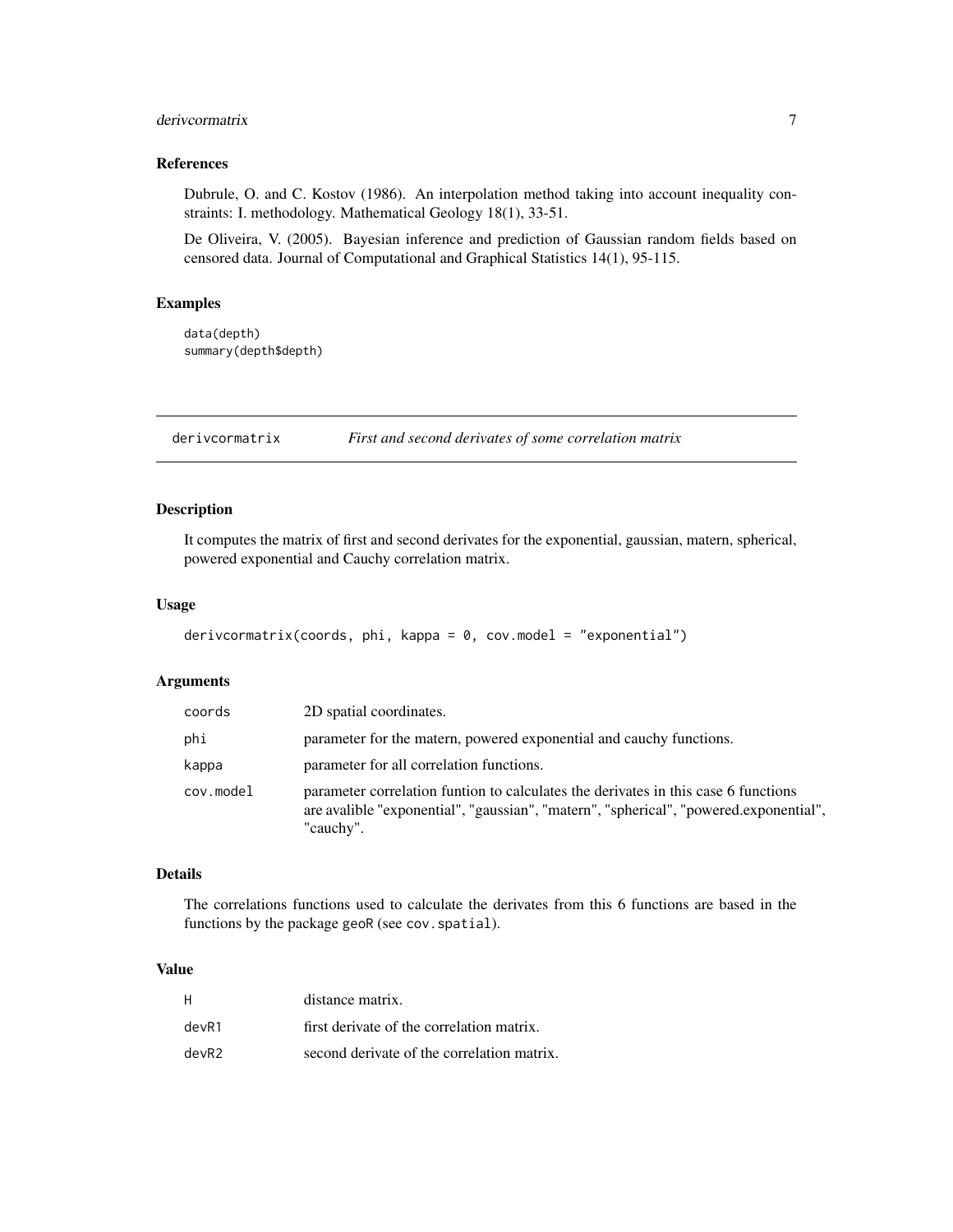#### <span id="page-7-0"></span>Author(s)

Alejandro Ordonez «ordonezjosealejandro@gmail.com», Victor H. Lachos «hlachos@ime.unicamp.br» and Christian E. Galarza «cgalarza88@gmail.com»

Maintainer: Alejandro Ordonez «ordonezjosealejandro@gmail.com»

## References

Diggle, P. & Ribeiro, P. (2007). Model-Based Geostatistics. Springer Series in Statistics. Gradshtejn, I. S. & Ryzhik, I. M. (1965). Table of integrals, series and products. Academic Press.

#### See Also

**[SAEMSCL](#page-19-1)** 

#### Examples

```
n<-200
n1=100
r1=sample(seq(1,30,length=400),n+n1)
r2=sample(seq(1,30,length=400),n+n1)
coords=cbind(r1,r2)
```
s=derivcormatrix(coords=coords,phi=2,kappa=2,cov.model="exponential")

<span id="page-7-1"></span>

derivQfun *Maximum Likelihood Expectation (*logQ *function and its derivates)*

## Description

It computes the  $logQ$  function, its derivates of first and second order and the inverse of the hessian matrix for the SAEM estimated parameters.

#### Usage

```
derivQfun(est, fix.nugget = T)
```
## Arguments

| est        | object of the class "SAEMSpatialCens". See SAEMSCL function.    |
|------------|-----------------------------------------------------------------|
| fix.nugget | (logical) it indicates if the $\tau^2$ parameter must be fixed. |

## Details

The  $logQ$  function refers to the logarithm of the Maximum likelihood conditional expectation, the first and second moments of the truncated normal distribution of censored data are involved in its computation.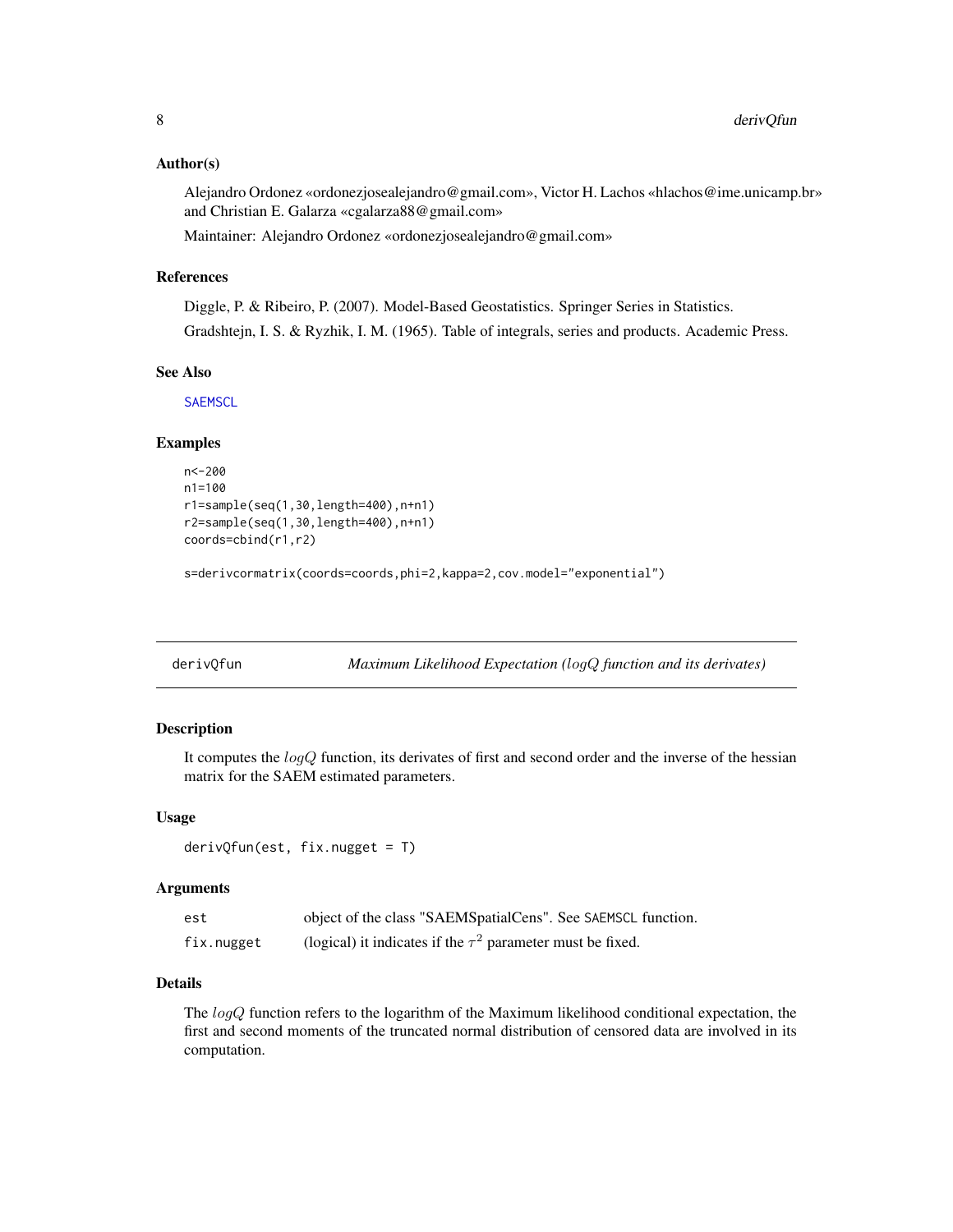#### derivQfun 99 and 2008 and 2009 and 2009 and 2009 and 2009 and 2009 and 2009 and 2009 and 2009 and 2009 and 200

## Value

| Ologvalue | value of the $logQ$ function evaluated in the SAEM estimates.                                      |
|-----------|----------------------------------------------------------------------------------------------------|
| gradQ     | gradient for the $logQ$ function evaluated in the SAEM estimates.                                  |
| HO        | hessian Matrix for the $logQ$ function evaluated in the SAEM estimates.                            |
| Oinv      | inverse of the negative Hessian matrix for the $logQ$ function evaluated in the<br>SAEM estimates. |

## Author(s)

Alejandro Ordonez «ordonezjosealejandro@gmail.com», Victor H. Lachos «hlachos@ime.unicamp.br» and Christian E. Galarza «cgalarza88@gmail.com»

Maintainer: Alejandro Ordonez «ordonezjosealejandro@gmail.com»

## References

Diggle, P. & Ribeiro, P. (2007). Model-Based Geostatistics. Springer Series in Statistics. Gradshtejn, I. S. & Ryzhik, I. M. (1965). Table of integrals, series and products. Academic Press.

#### See Also

**[SAEMSCL](#page-19-1)** 

## Examples

## Not run: require(geoR)

data("Missouri") data=Missouri data\$V3=log((data\$V3))

```
cc=data$V5
y=data$V3
n=127
datare1=data
coords=datare1[,1:2]
data1=data.frame(coords,y)
data1=data1[cc==0,]
geodata=as.geodata(data1,y.col=3,coords.col=1:2)
v=variog(geodata)
v1=variofit(v)
cov.inic(0,2)
```

```
est=SAEMSCL(cc,y,cens.type="left",trend="cte",coords=coords,M=15,perc=0.25,MaxIter=5,pc=0.2,
cov.model="exponential",fix.nugget=T,nugget=2,inits.sigmae=cov.ini[2],inits.phi=cov.ini[1],
search=T,lower=0.00001,upper=50)
```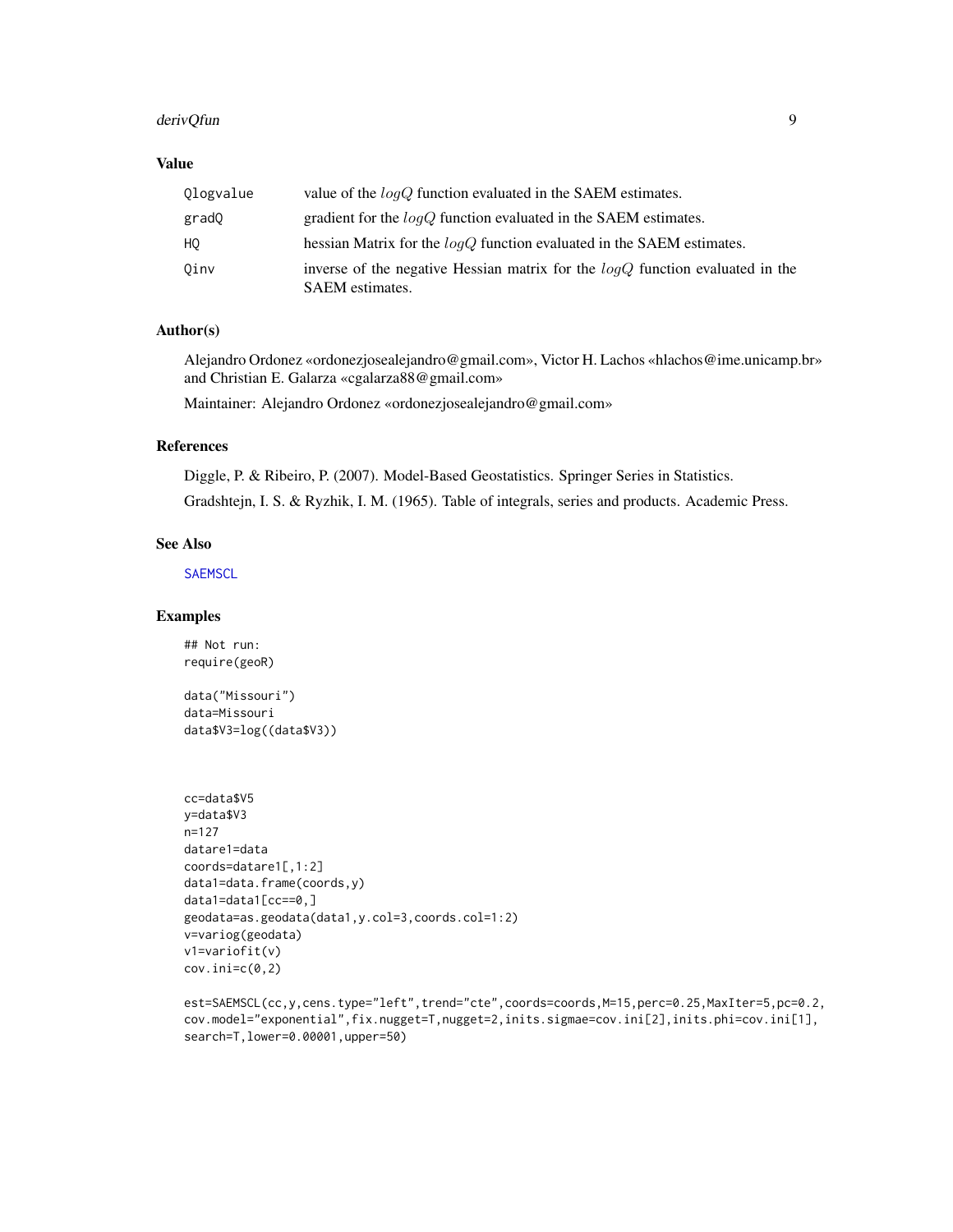```
d1=derivQfun(est)
d1$QI
## End(Not run)
```
distmatrix *Distance matrix*

#### Description

It computes the euclidean distance matrix for a set of coordinates.

## Usage

distmatrix(coords)

#### Arguments

coords 2D spatial coordinates.

#### Value

dist symetric matrix of distances between points.

#### Author(s)

Alejandro Ordonez «ordonezjosealejandro@gmail.com», Victor H. Lachos «hlachos@ime.unicamp.br» and Christian E. Galarza «cgalarza88@gmail.com»

Maintainer: Alejandro Ordonez «ordonezjosealejandro@gmail.com»

## References

Diggle, P. & Ribeiro, P. (2007). Model-Based Geostatistics. Springer Series in Statistics.

## See Also

**[SAEMSCL](#page-19-1)** 

## Examples

```
n<-200
n1=100
```

```
####Simulating spatial coordinates##
r1=sample(seq(1,30,length=400),n+n1)
r2=sample(seq(1,30,length=400),n+n1)
coords=cbind(r1,r2)
```
H=distmatrix(coords)

<span id="page-9-0"></span>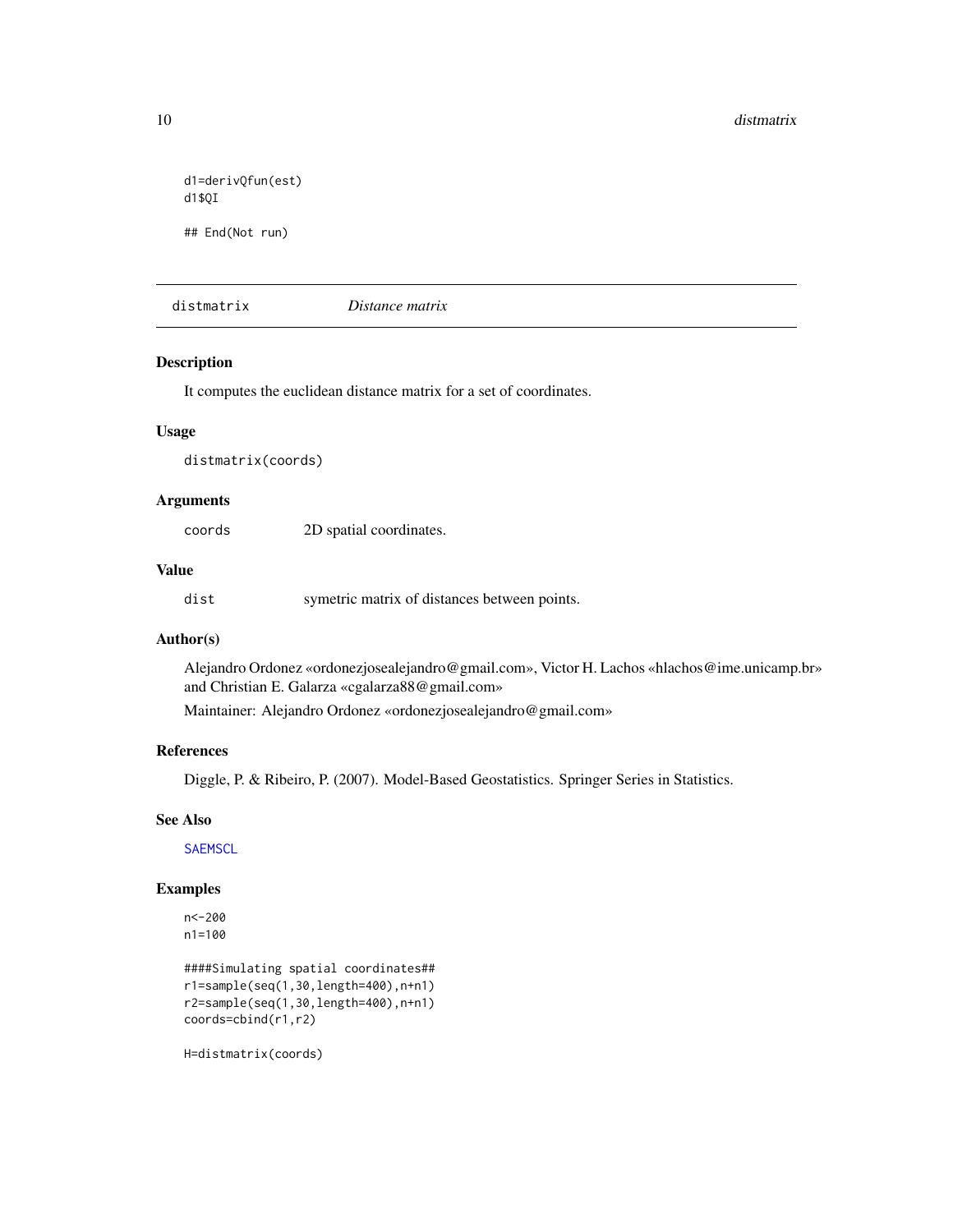<span id="page-10-1"></span><span id="page-10-0"></span>

#### Description

It computes some measures and plots to asses the local influence of outliers in the SAEM spatial estimation for censored spatial observations, for six types of covariance functions (est\$type): "exponential", "matern", "gauss", "spherical","powered.exponential" or "stable" and "cauchy".

#### Usage

```
localinfmeas(est, fix.nugget = T, diag.plot = T, type.plot = "all", c = 3)
```
## Arguments

| est        | object of the class "SAEMSpatialCens". See SAEMSCL function.                                                                              |
|------------|-------------------------------------------------------------------------------------------------------------------------------------------|
| fix.nugget | (logical) it indicates if the $\tau^2$ parameter must be fixed.                                                                           |
| diag.plot  | (logical) it indicates if diagnostic plots must be showed.                                                                                |
| type.plot  | type of plot (all: all graphics, rp: response perturbation, smp: scale matrix per-<br>turbation, evp: explanatory variable perturbation). |
| C          | constant used for fixing the limit of detection (benchmark value).                                                                        |

#### Details

this function uses the Maximum likelihood expectation (MLE) under three perturbation schemes (response, scale matrix and explanatory variables perturbations) to detect the influence of outliers in the SAEM estimation procedure.

#### Value

in addition to the diagnostic graphics (response, scale matrix and explanatory variable schemes, respectively), the function returns the next values.

| Qwrp    | negative $Qw0$ matrix under the response perturbation scheme.                                                                                     |
|---------|---------------------------------------------------------------------------------------------------------------------------------------------------|
| Qwsmp   | negative $Qw0$ matrix under the scale matrix perturbation scheme.                                                                                 |
| Owevp   | negative $Qw0$ matrix under the explanatory variable perturbation scheme.                                                                         |
| respper | data.frame containing an indicator of the presence of atypical values and the<br>$M(0)$ values for the response perturbation scheme.              |
| smper   | data. frame containing an indicator of the presence of atypical values and the<br>$M(0)$ values for the scale matrix perturbation scheme.         |
| expvper | data. frame containing an indicator of the presence of atypical values and the<br>$M(0)$ values for the explanatory variable perturbation scheme. |
| limrp   | limit of detection for outliers for the response perturbation scheme.                                                                             |
| limsmp  | limit of detection for outliers for the scale matrix perturbation scheme.                                                                         |
| limevp  | limit of detection for outliers for the explanatory variable perturbation scheme.                                                                 |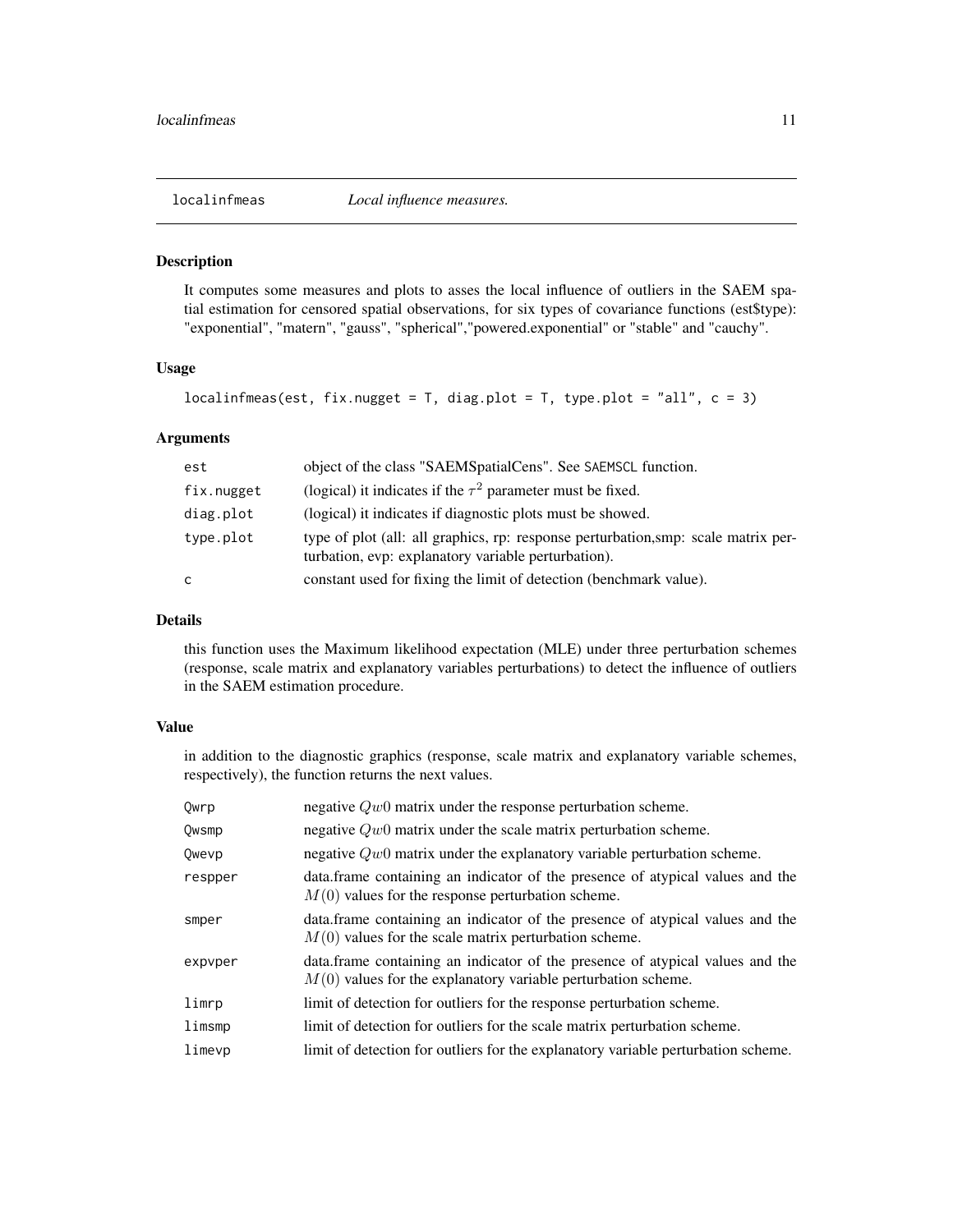#### <span id="page-11-0"></span>Author(s)

Alejandro Ordonez «ordonezjosealejandro@gmail.com», Victor H. Lachos «hlachos@ime.unicamp.br» and Christian E. Galarza «cgalarza88@gmail.com»

Maintainer: Alejandro Ordonez «ordonezjosealejandro@gmail.com»

## References

Cook, R. D. (1986). Assessment of local influence. Journal of the Royal Statistical Society, Series B,, 48, 133-169.

Zhu, H., Lee, S., Wei, B. & Zhou, J. (2001). Case-deletion measures for models with incomplete data. Biometrika, 88, 727-737.

#### See Also

**[SAEMSCL](#page-19-1)** 

#### Examples

## Not run: require(geoR)

```
data("Missouri")
data=Missouri
data$V3=log((data$V3))
cc=data$V5
y=data$V3
n=127
k=1datare1=data
coords=datare1[,1:2]
data1=data.frame(coords,y)
data1=data1[cc==0,]
geodata=as.geodata(data1,y.col=3,coords.col=1:2)
v=variog(geodata)
v1=variofit(v)
cov.ini=c(0,2)
est=SAEMSCL(cc,y,cens.type="left",trend="cte",coords=coords,M=15,perc=0.25,
MaxIter=5,pc=0.2,cov.model="exponential",fix.nugget=T,nugget=2,
inits.sigmae=cov.ini[2],inits.phi=cov.ini[1], search=T,lower=0.00001,upper=100)
w=localinfmeas(est,fix.nugget=T,c=3)
```
res=w\$respper

res[res[,1]=="atypical obs",]

sm=w\$smper sm[sm[,1]=="atypical obs",]

ev=w\$expvper ev[ev[,1]=="atypical obs",]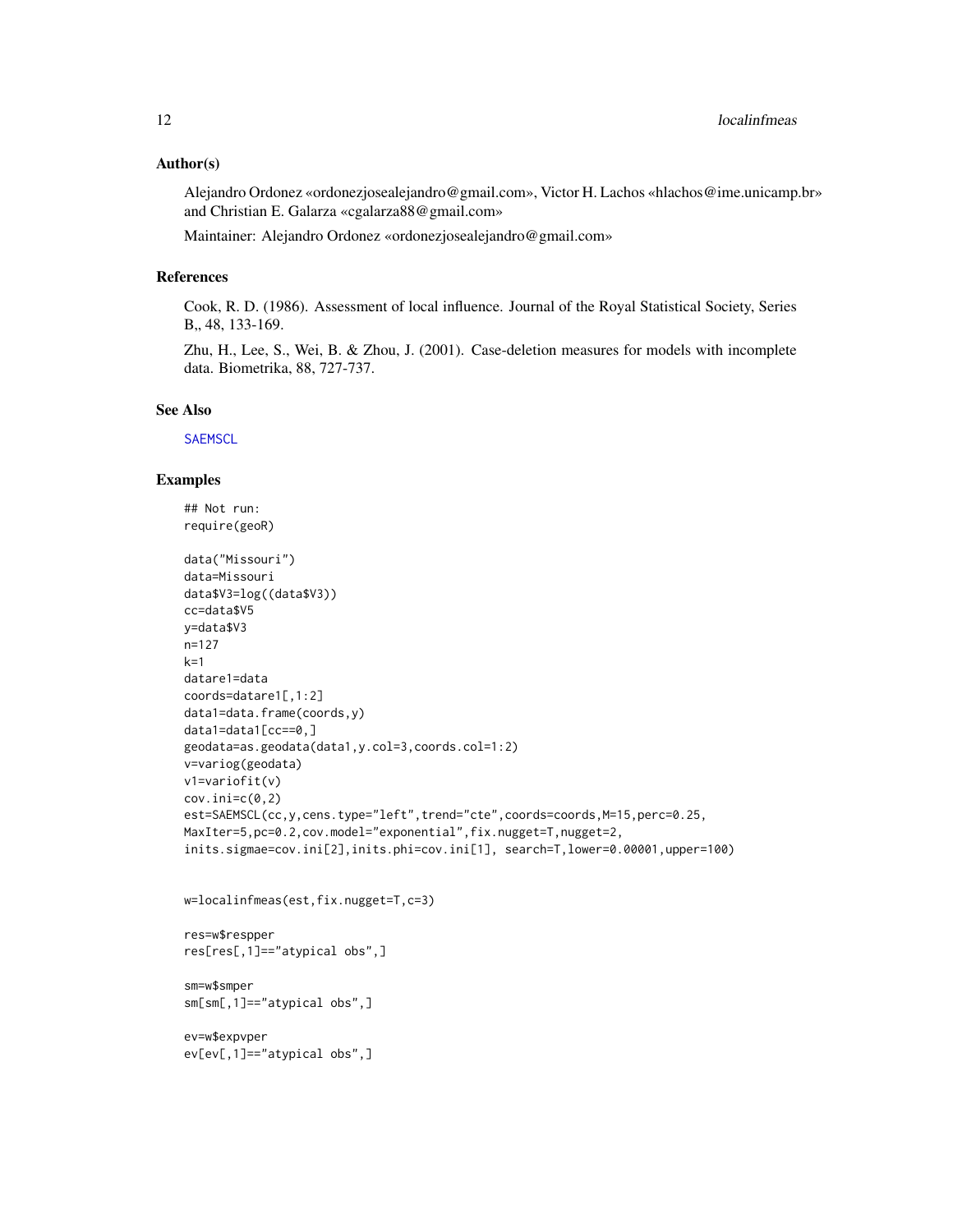#### localinfmeas and the set of the set of the set of the set of the set of the set of the set of the set of the set of the set of the set of the set of the set of the set of the set of the set of the set of the set of the set

```
##############ANOTHER EXAMPLE#########
n<-200 ### sample size for estimation
n1=100 ### number of observation used in the prediction
###simulated coordinates
r1=sample(seq(1,30,length=400),n+n1)
r2=sample(seq(1,30,length=400),n+n1)
coords=cbind(r1,r2)
coords1=coords[1:n,]
cov.ini=c(0.2,0.1)
type="exponential"
xtot=as.matrix(rep(1,(n+n1)))
xobs=xtot[1:n,]
beta=5
###simulated data
obj=rspacens(cov.pars=c(3,.3,0),beta=beta,x=xtot,coords=coords,cens=0.25,n=(n+n1),
n1=n1,cov.model=type,cens.type="left")
data2=obj$datare
cc=obj$cc
y=obj$datare[,3]
##### generating atypical observations###
y[91]=y[91]+4
y[126]=y[126]+4
y[162]=y[162]+4
coords=obj$datare[,1:2]
###initial values###
cov.ini=c(0.2,0.1)
est=SAEMSCL(cc,y,cens.type="left",trend="cte",coords=coords,M=15,perc=0.25,
MaxIter=10,pc=0.2,cov.model=type,fix.nugget=T,nugget=0,inits.sigmae=cov.ini[1],
inits.phi=cov.ini[2],search=T,lower=0.00001,upper=50)
w=localinfmeas(est,fix.nugget=T,c=3)
res=w$respper
res[res[,1]=="atypical obs",]
sm=w$smper
sm[sm[,1]=="atypical obs",]
ev=w$expvper
ev[ev[,1]=="atypical obs",]
```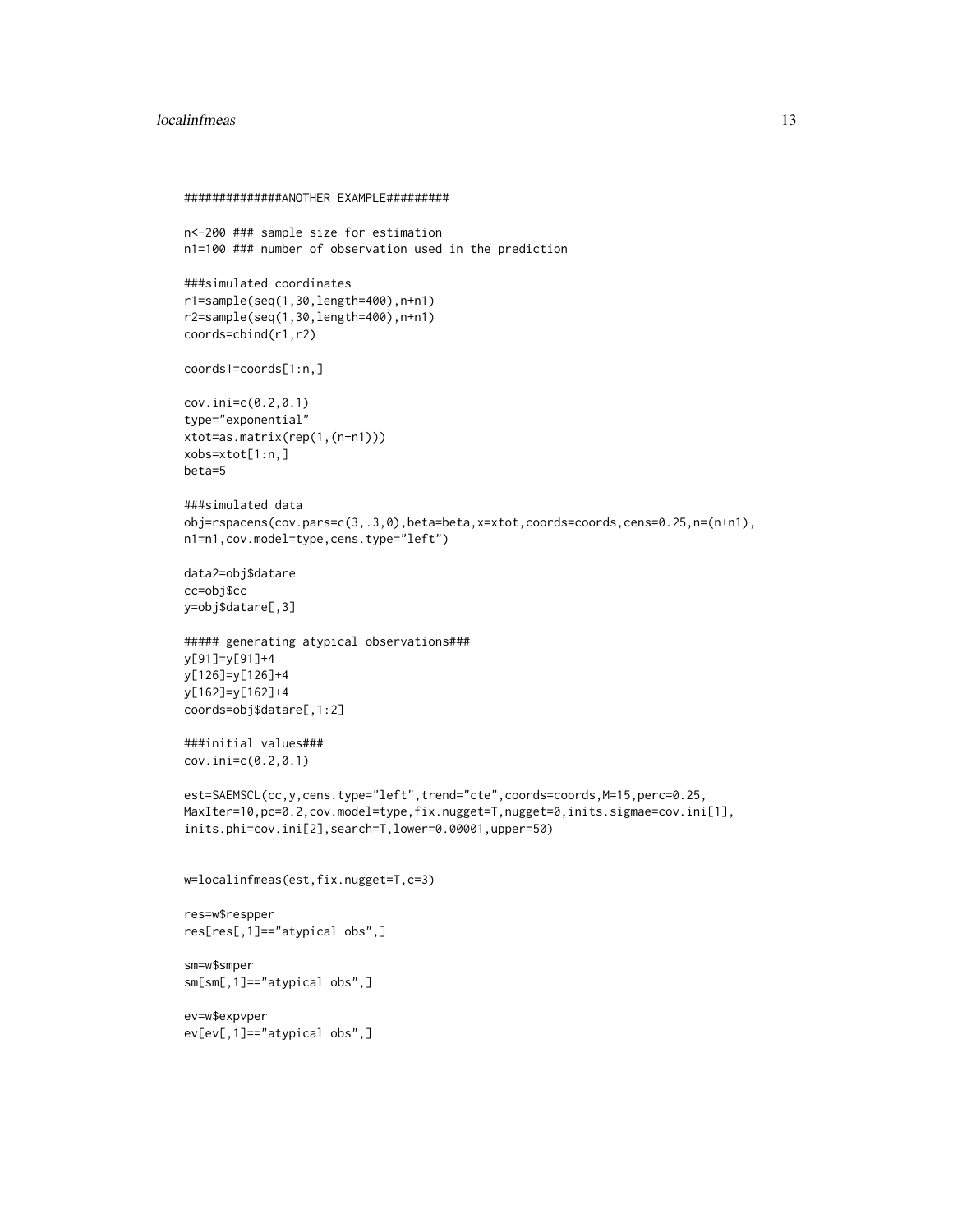<span id="page-13-0"></span>14 Missouri

## End(Not run)

Missouri *TCDD concentrations in Missouri (1971).*

## Description

Contents the data of TCDD concentrations used for Zirschky et al. in his geostatistical analysis of Hazardous waste data in Missouri.

#### Usage

data("Missouri")

## Format

A data frame with 127 observations on the following 5 variables.

- V1 x coordinate of start of each transect (ft).
- V2 y coordinate of start of each transect (ft).
- V3 TCDD Concentrations (mg/m^3).
- V4 transect length (ft).
- V5 indicator of censure (left censure in all data).

## Source

The data was collected in November 1983 by U.S. EPA in several areas of a highway from Missouri. Only the locations used in the geostatistical analysis by the autors are showed.

## References

Zirschky, J. H. & Harris, D. J. (1986). Geostatistical analysis of hazardous waste site data. Journal of Environmental Engineering, 112(4), 770-784.

## Examples

```
data(Missouri)
summary(Missouri$V3)
```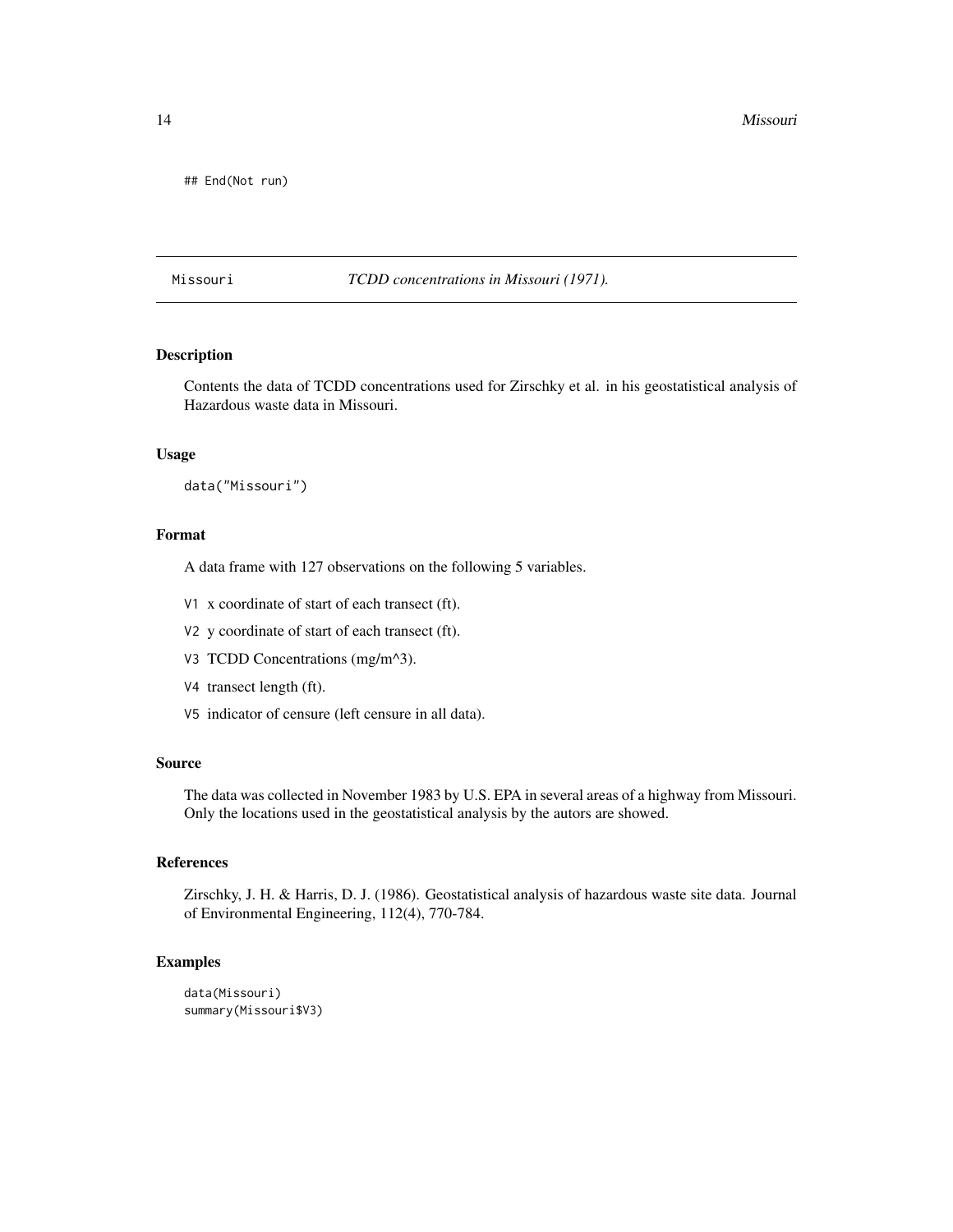<span id="page-14-0"></span>

#### Description

This function provides prediction raster graphics representation and its standard deviation.

## Usage

```
predgraphics(xpred = NULL, grid1, est, points = T,obspoints = 1:sum(est$cc == 0),
colors = terrain.colors(100),sdgraph = T,xlab="X Coord",ylab="Y Coord",
main1="Predicted response", main2="Standard deviation predicted",
xlim=c(min(est$coords[,1]),max(est$coords[,1])),ylim=c(min(est$coords[,2]),
max(est$coords[,2])))
```
## Arguments

| xpred     | x design matrix for the prediction coordinates (must be specified when est \$trend="other").                                           |
|-----------|----------------------------------------------------------------------------------------------------------------------------------------|
| grid1     | grid with the coordinates of the prediction graphics.                                                                                  |
| est       | object of class "SAEMSpatialCens".                                                                                                     |
| points    | (logical), it indicates if some of the observed points may be plotted in the pre-<br>diction raster graphic (default, points=TRUE).    |
| obspoints | (vector) if points=TRUE, it indicates which of the observed (not censored) values<br>may be plotted in the prediction raster graphics. |
| colors    | colors pallete used for the graphics (By default terrain.colors(100)).                                                                 |
| sdgraph   | (logical) it indicates if the standard deviation of the prediction points graphic<br>must be plotted (default sdgraph=TRUE).           |
| xlab      | label for x coordinate of the two plots.                                                                                               |
| ylab      | label for y coordinate.                                                                                                                |
| main1     | an overall title for the prediction plot.                                                                                              |
| main2     | an overall title for the standard deviation prediction plot.                                                                           |
| xlim      | x axis limits for the two plots.                                                                                                       |
| ylim      | y axis limits for the two plots.                                                                                                       |
|           |                                                                                                                                        |

## Value

in addition to the raster graphics for prediction, the next values are retorned:

| datapred   | data. frame with the coordinates and the predicted points used in the prediction<br>raster graphic.                                       |
|------------|-------------------------------------------------------------------------------------------------------------------------------------------|
| datasdpred | data. frame with the coordinates and the standard deviation predicted points used<br>in the standard deviation prediction raster graphic. |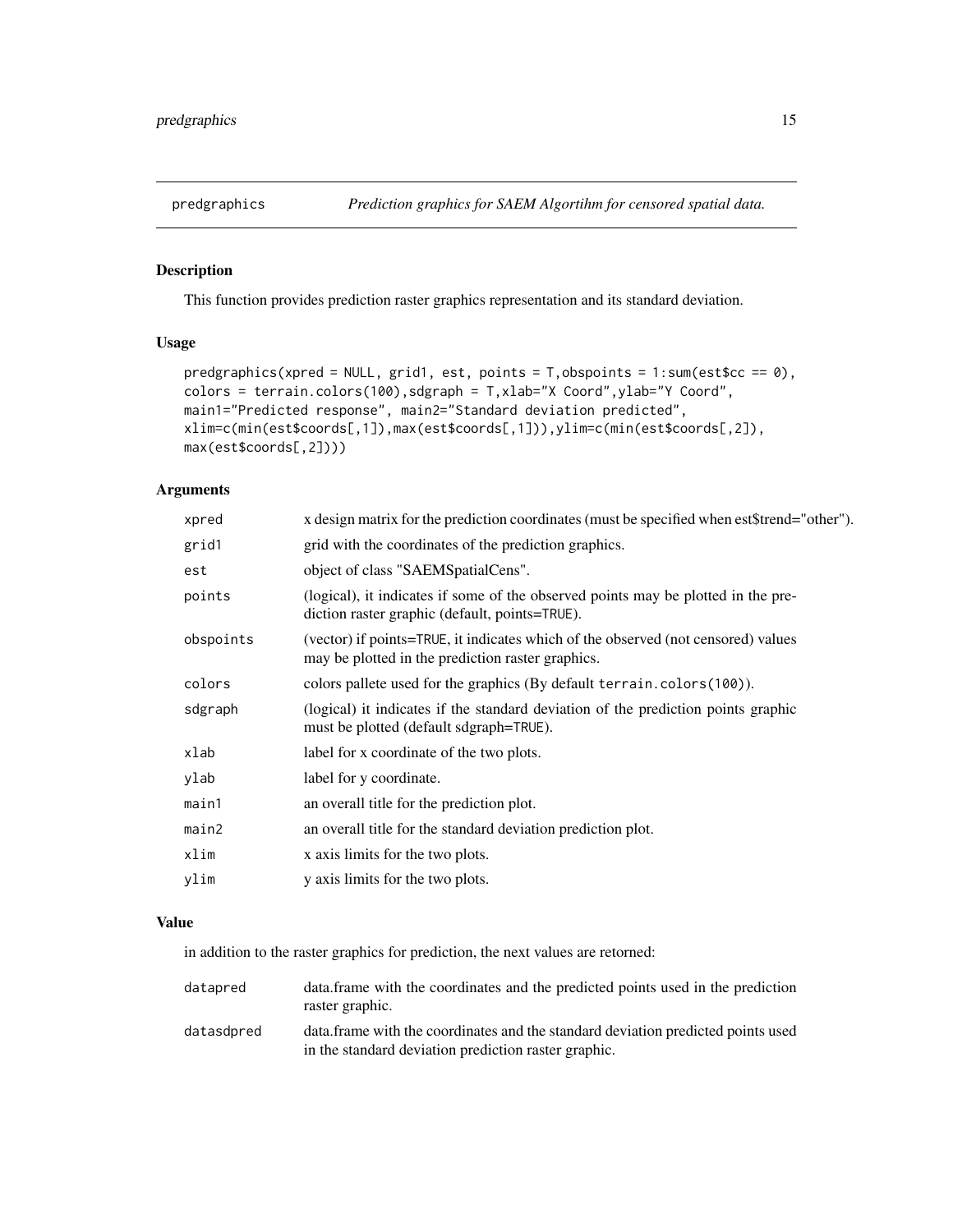#### <span id="page-15-0"></span>Author(s)

Alejandro Ordonez «ordonezjosealejandro@gmail.com», Victor H. Lachos «hlachos@ime.unicamp.br» and Christian E. Galarza «cgalarza88@gmail.com»

Maintainer: Alejandro Ordonez «ordonezjosealejandro@gmail.com»

## References

DELYON, B., LAVIELLE, M.,ANDMOULI NES, E. (1999). Convergence ofa stochastic approximation version of the EM algorithm.Annals of Statistic-s27, 1, 94-128.

Diggle, P. & Ribeiro, P. (2007). Model-Based Geostatistics. Springer Series in Statistics.

#### See Also

**[SAEMSCL](#page-19-1)** 

#### Examples

```
## Not run:
data(depth)
cc=depth$cc
y=depth$depth
coords=depth[,1:2]
cov.ini=c(1500,30)
est=SAEMSCL(cc,y,cens.type="left",trend="cte",coords=coords,M=15,perc=0.25,
MaxIter=100,pc=0.2,cov.model="gaussian",fix.nugget=F,nugget=10,
inits.sigmae=cov.ini[2],inits.phi=cov.ini[1], search=T,lower=c(0.00001,0.00001),
upper=c(10000,100))
coorgra1=seq(min(coords[,1]),max(coords[,1]),length=50)
coorgra2=seq(min(coords[,2]),max(coords[,2]),length=50)
grid1=expand.grid(x=coorgra1,y=coorgra2)
xpred=rep(1,2500)
predgraphics(xpred=xpred,est=est,grid1=grid1,points=T,sdgraph=T)
## End(Not run)
```
predSCL *Prediction for the SAEM algorithm for censored spatial data.*

#### Description

This function uses the parameters estimates from SAEM to predict values at unknown locations through the MSE criterion assuming normal distribution.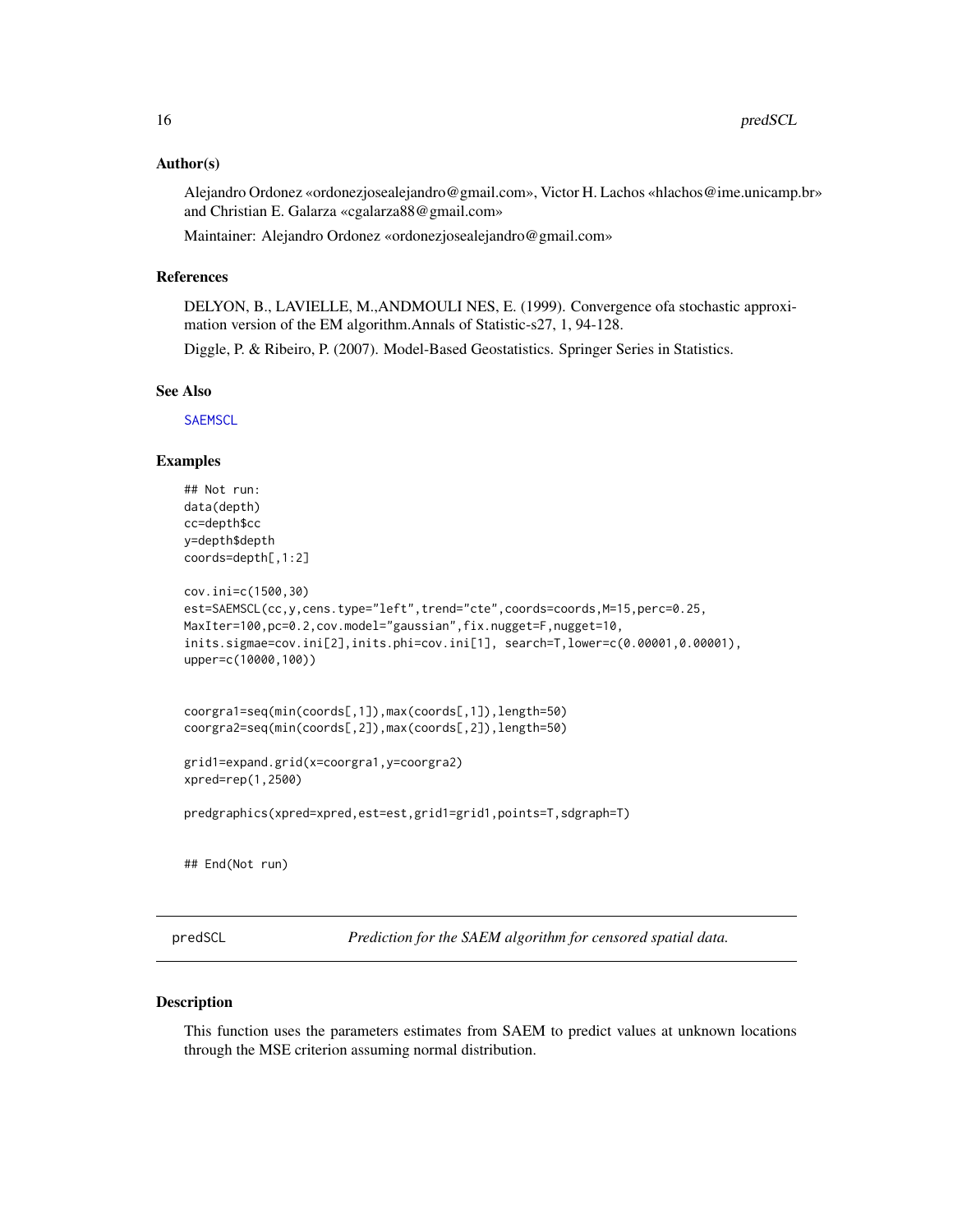#### <span id="page-16-0"></span>predSCL 27 and 27 and 27 and 27 and 27 and 27 and 27 and 27 and 27 and 27 and 27 and 27 and 27 and 27 and 27 and 27 and 27 and 27 and 27 and 27 and 27 and 27 and 27 and 27 and 27 and 27 and 27 and 27 and 27 and 27 and 27 a

#### Usage

predSCL(xpred, coordspred, est)

#### Arguments

| xpred      | values of the x design matrix for prediction coordinates.     |
|------------|---------------------------------------------------------------|
| coordspred | points coordinates to be predicted.                           |
| est        | object of the class SAEMS patial Cens (see SAEMSCL function). |

## Details

This function predicts using the Mean Square of error (MSE) criterion, that is, it takes the conditional expectation  $E(Y|X)$  as the predictor that minimizes the MSE.

## Value

| prediction | prediction value.                                                         |
|------------|---------------------------------------------------------------------------|
| indpred    | indicator for the observed and predicted values (0:observed,1:predicted). |
| sdpred     | standard deviation for prediction.                                        |
| coordspred | points coordinates predicted.                                             |
| coordsobs  | observed coordinates.                                                     |

## Author(s)

Alejandro Ordonez «ordonezjosealejandro@gmail.com», Victor H. Lachos «hlachos@ime.unicamp.br» and Christian E. Galarza «cgalarza88@gmail.com»

Maintainer: Alejandro Ordonez «ordonezjosealejandro@gmail.com»

#### References

DELYON, B., LAVIELLE, M.,ANDMOULI NES, E. (1999). Convergence of a stochastic approximation version of the EM algorithm.Annals of Statistic-s27, 1, 94-128.

Diggle, P. & Ribeiro, P. (2007). Model-Based Geostatistics. Springer Series in Statistics.

## See Also

**[SAEMSCL](#page-19-1)** 

## Examples

```
## Not run:
```
n<-200 ### sample size for estimation. n1=100 ### number of observation used in the prediction.

###simulated coordinates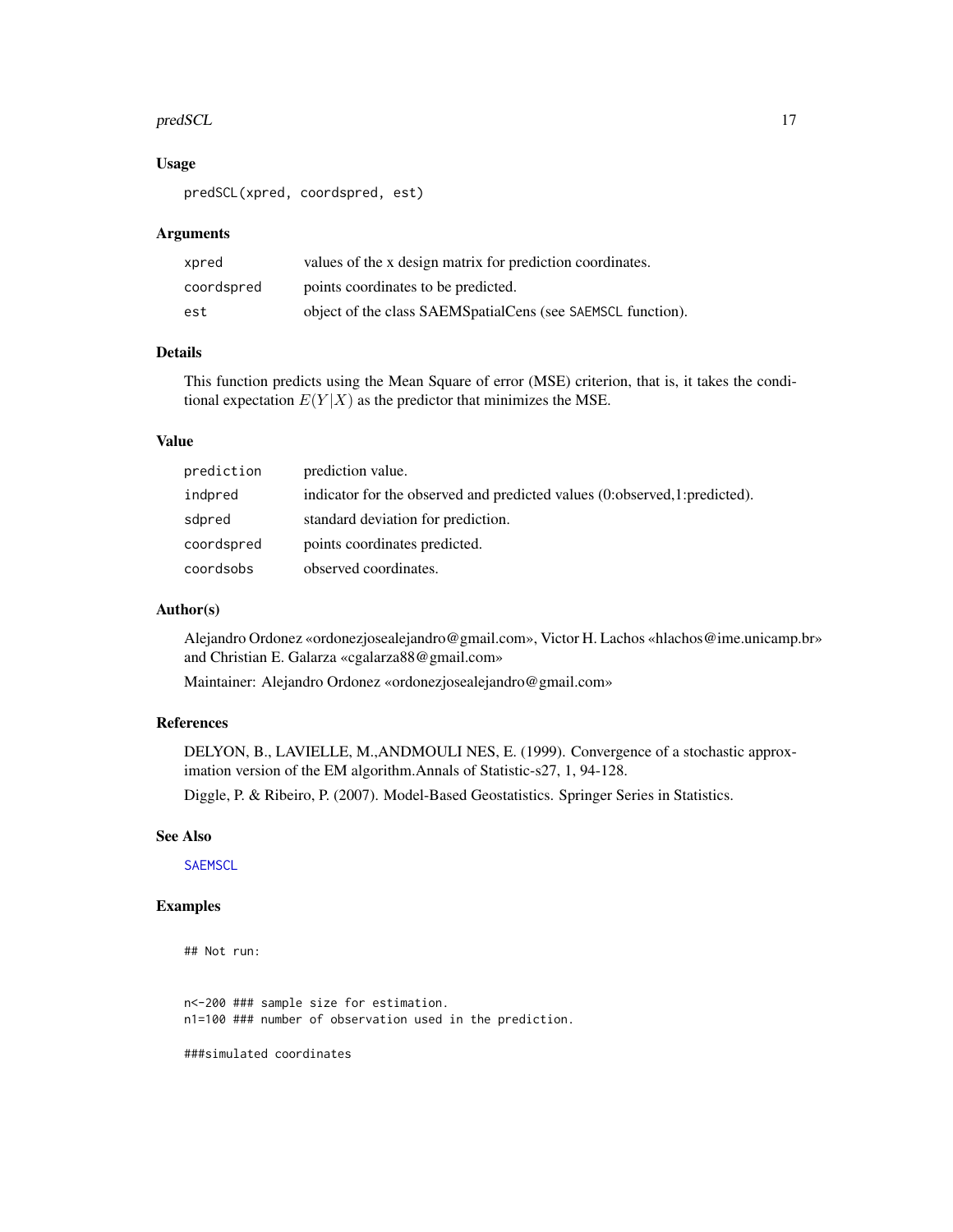#### <span id="page-17-0"></span>18 rspacens and the state of the state of the state of the state of the state of the state of the state of the state of the state of the state of the state of the state of the state of the state of the state of the state o

```
r1=sample(seq(1,30,length=400),n+n1)
r2=sample(seq(1,30,length=400),n+n1)
coords=cbind(r1,r2)### coordinates for estimation and prediction.
coords1=coords[1:n,]####coordinates used in estimation.
cov.ini=c(0.2,0.1)###initial values for phi and sigma2.
type="matern"
xtot<-cbind(1,runif((n+n1)),runif((n+n1),2,3))###X matrix for estimation and prediction.
xobs=xtot[1:n,]###X matrix for estimation.
beta=c(5,3,1)
###simulated data
obj=rspacens(cov.pars=c(3,.3,0),beta=beta,x=xtot,coords=coords,kappa=1.2,cens=0.25,
n=(n+n1),n1=n1,cov.model=type,cens.type="left")
data2=obj$datare
cc=obj$cc
y=obj$datare[,3]
coords=obj$datare[,1:2]
#######SAEMSpatialCens object########
est=SAEMSCL(cc,y,cens.type="left",trend="other",x=xobs,coords=coords,kappa=1.2,M=15,
perc=0.25,MaxIter=10,pc=0.2,cov.model="exponential",fix.nugget=TRUE,nugget=0,
inits.sigmae=cov.ini[2],inits.phi=cov.ini[1],search=TRUE,lower=0.00001,upper=50)
coordspred=obj$coords1
xpred=xtot[(n+1):(n+n1),]
h=predSCL(xpred,coordspred,est)
## End(Not run)
```
#### Description

It simulates spatial data with linear structure for one type of censure (left or right).

rspacens *Censored Spatial data simulation*

## Usage

```
rspacens(cov.pars,beta,x=as.matrix(rep(1,n)),coords,kappa=0,cens,n,n1,
cov.model="exponential",cens.type)
```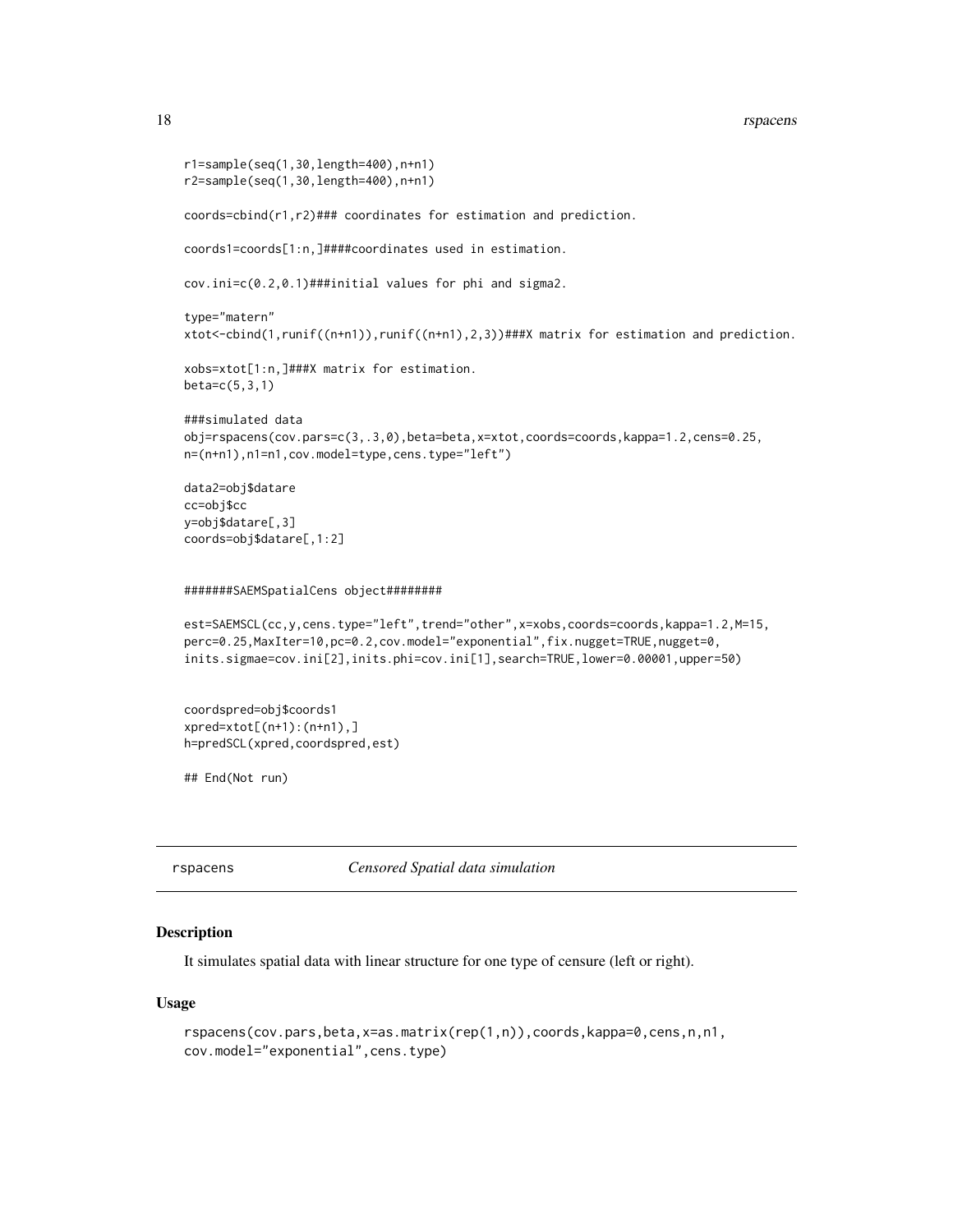#### <span id="page-18-0"></span>rspacens and the contract of the contract of the contract of the contract of the contract of the contract of the contract of the contract of the contract of the contract of the contract of the contract of the contract of t

#### Arguments

| cov.pars  | covariance structure parameters for the errors distribution ( $\phi$ , $\sigma^2$ , $\tau^2$ ). |
|-----------|-------------------------------------------------------------------------------------------------|
| beta      | linear regression parameters.                                                                   |
| X         | design matrix.                                                                                  |
| coords    | coordinates of simulated data.                                                                  |
| kappa     | $\kappa$ parameter used in some covariance structures.                                          |
| cens      | percentage of censure in the data (number between 0 and 1).                                     |
| n         | number of simulated data used in estimation.                                                    |
| n1        | number of simulated data used for cross validation (Prediction).                                |
| cov.model | covariance structure for the data (see cov. spatial from geoR).                                 |
| cens.type | type of censure ("left" or "right").                                                            |

## Details

This function analyses prediction in spatial data. It returns a spatial dataset for estimation (n length) and a spatial dataset (n1 length) used to evaluate the prediction power of a model through cross validation. The covariance functions used here were provided by cov.spatial from the geoR package.

## Value

| y       | complete simulated data $((n + n1)$ length).                                       |
|---------|------------------------------------------------------------------------------------|
| datare  | data frame that will be used for the model estimation (coordinates and response).  |
| valre   | data that will be used for cross validation studies (just response).               |
| сc      | indicator of censure (1:censored 0:observed).                                      |
| cutoff  | limit of detection simulated for censure (left: $\le$ =cutoff, right: $>$ cutoff). |
| coords1 | coordinates of value data.                                                         |

## Author(s)

Alejandro Ordonez «ordonezjosealejandro@gmail.com», Victor H. Lachos «hlachos@ime.unicamp.br» and Christian E. Galarza «cgalarza88@gmail.com»

Maintainer: Alejandro Ordonez «ordonezjosealejandro@gmail.com»

#### References

Diggle, P. & Ribeiro, P. (2007). Model-Based Geostatistics. Springer Series in Statistics.

Schelin, L. & Sjostedt-de Luna, S. (2014). Spatial prediction in the presence of left-censoring. Computational Statistics and Data Analysis, 74.

## See Also

**[SAEMSCL](#page-19-1)**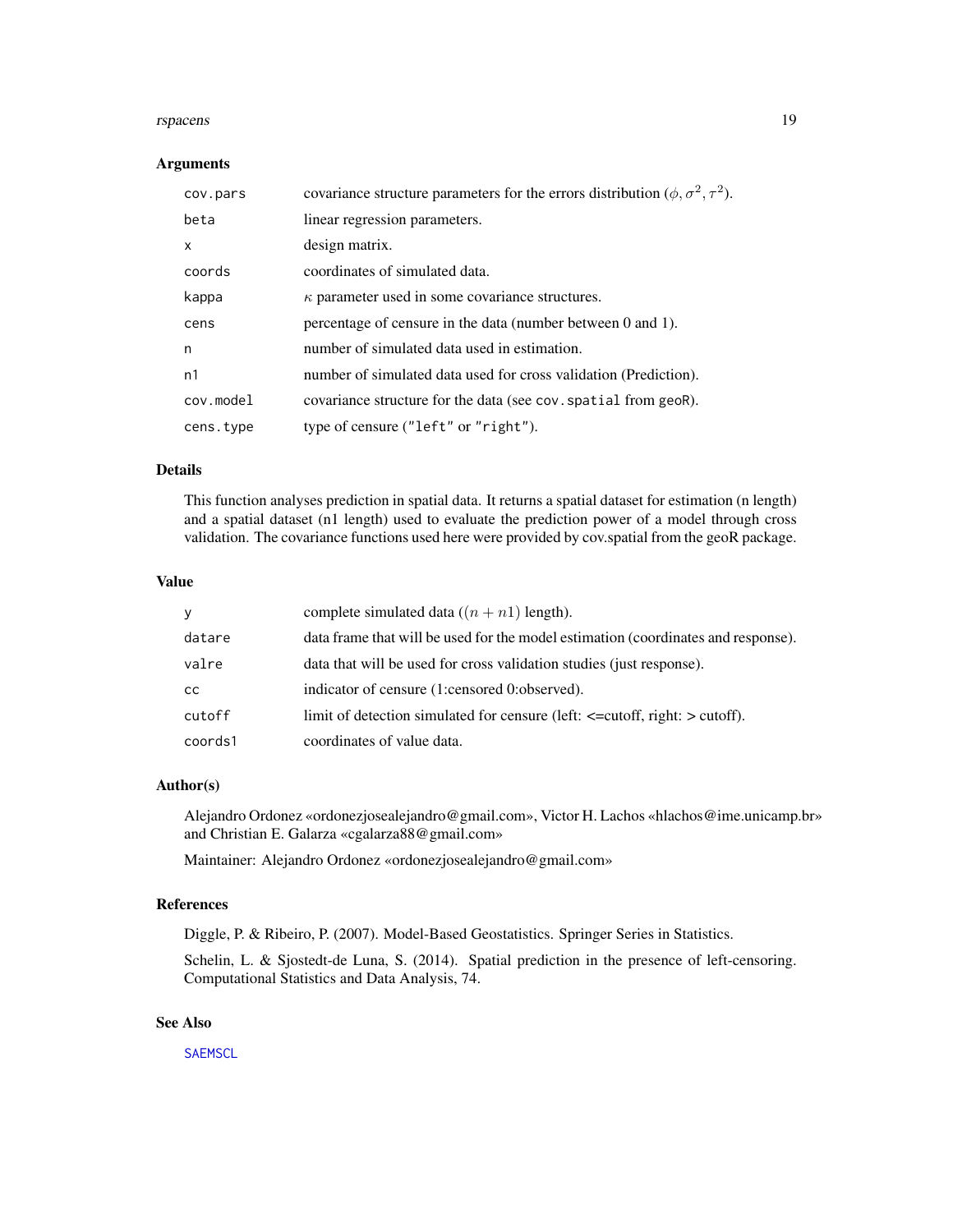## Examples

```
n<-200 ### sample size for estimation.
n1=100 ### number of observation used in the prediction.
###simulated coordinates
r1=sample(seq(1,30,length=400),n+n1)
r2=sample(seq(1,30,length=400),n+n1)
coords=cbind(r1,r2)### total coordinates (used in estimation and prediction).
coords1=coords[1:n,]####coordinates used for estimation.
type="matern"### covariance structure.
xtot<-cbind(1,runif((n+n1)),runif((n+n1),2,3))## X matrix for estimation and prediction.
xobs=xtot[1:n,]## X matrix for estimation
obj=rspacens(cov.pars=c(3,.3,0),beta=c(5,3,1),x=xtot,coords=coords,
kappa=1.2,cens=0.25,n=(n+n1),n1=n1,cov.model=type,cens.type="left")
```
<span id="page-19-1"></span>

SAEMSCL *SAEM Algorithm estimation for censored spatial data.*

#### **Description**

It estimates the parameters for a linear spatial model with censored observations

#### Usage

```
SAEMSCL(cc, y, cens.type="left", trend = "cte", LI = NULL, LS = NULL, x = NULL, coords,
kappa = 0, M = 20, perc = 0.25, MaxIter = 300, pc = 0.2, cov.model = "exponential",
fix.nugget = TRUE, nugget, inits.sigmae, inits.phi, search = F, lower, upper)
```
#### Arguments

| cc        | (binary vector) indicator of censure (1: censored observation 0: observed).                                                                                                       |
|-----------|-----------------------------------------------------------------------------------------------------------------------------------------------------------------------------------|
| У         | (vector) corresponds to response variable.                                                                                                                                        |
| cens.type | type of censure ("left": left or "right": right).                                                                                                                                 |
| trend     | linear trends options: "cte", "1st", "2nd" and "other", the three first are<br>defined like in geoR, if trend="other", $x$ (design matrix) must be defined.                       |
| LI        | (vector) lower limit, if cens.type="both", LI must be provided, if cens.type="left"<br>or "right" LI and LS are defined by the function through the indicator of cen-<br>sure cc. |
| LS.       | (vector) upper limit, if cens. type="both", LS must be provided, if cens. type="left"<br>or "right" LI and LS are defined by the function through the indicator of censure<br>cc. |

<span id="page-19-0"></span>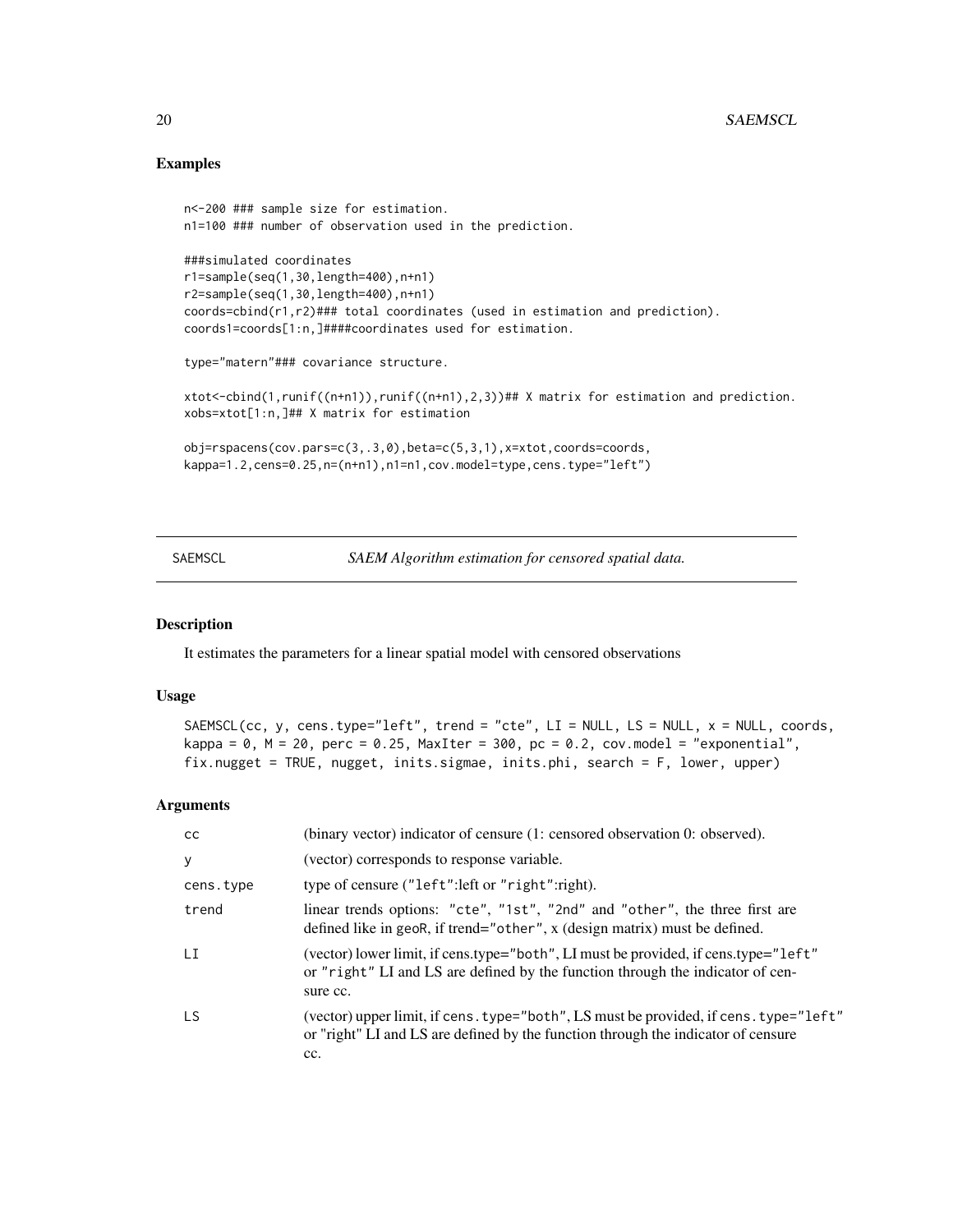#### SAEMSCL 21

| X            | design matrix.                                                                                                                                                                                                                                                                                                                                                                                                                             |
|--------------|--------------------------------------------------------------------------------------------------------------------------------------------------------------------------------------------------------------------------------------------------------------------------------------------------------------------------------------------------------------------------------------------------------------------------------------------|
| coords       | corresponds to the coordinates of the spatial data (2D coordinates).                                                                                                                                                                                                                                                                                                                                                                       |
| kappa        | value of kappa used in some covariance functions.                                                                                                                                                                                                                                                                                                                                                                                          |
| M            | number of montecarlo samples for stochastic aproximation.                                                                                                                                                                                                                                                                                                                                                                                  |
| perc         | percentage of burn-in on the Monte Carlo sample. Default=0.25.                                                                                                                                                                                                                                                                                                                                                                             |
| MaxIter      | maximum of iterations for the algorithm.                                                                                                                                                                                                                                                                                                                                                                                                   |
| pc           | percentage of initial iterations of the SAEM algorithm. (Default=0.2).                                                                                                                                                                                                                                                                                                                                                                     |
| cov.model    | covariance Structure (see, cov. spatial from geoR).                                                                                                                                                                                                                                                                                                                                                                                        |
| fix.nugget   | (logical) indicates if the $\tau^2$ parameter must be fixed.                                                                                                                                                                                                                                                                                                                                                                               |
| nugget       | if fix. nugget=TRUE, the algorithm just estimates $\beta$ , $\sigma^2$ , and $\phi$ , and fixed $\tau^2$ like<br>nugget, else, $\tau^2$ is estimated and nugget corresponds to initial value for $\tau^2$ .                                                                                                                                                                                                                                |
| inits.sigmae | corresponds to initial value for $\sigma^2$ .                                                                                                                                                                                                                                                                                                                                                                                              |
| inits.phi    | corresponds to initial value for $\phi$ parameter.                                                                                                                                                                                                                                                                                                                                                                                         |
| search       | (logical) this argument gives bounds where the optim routine can find the so-<br>lution that maximizes the Maximum likelihood expectation. If search=F, the<br>optim routine will try to search the solutions for maximization in all the domain<br>for $\phi$ and $\tau^2$ (if fix. nugget=FALSE). If search=TRUE, the optim routine search<br>the solutions in a specific neighborhood. We recommended to use search=F<br>(see details). |
| lower        | (vector or numeric) lower bound from the optim solution. If fix.nugget=T,<br>lower is numerical and corresponds to the lower bound for search the solution of<br>the $\phi$ parameter, if fix. nugget=FALSE lower is a vector and corresponds to the<br>lower bounds for search the solution of $\phi$ and $\tau$ 2 that maximizes the Maximum<br>Likelihood Expectation (see details).                                                    |
| upper        | (vector or numeric) upper bound from the optim solution. If fix.nugget==T,<br>lower is numerical and corresponds to the lower bound for searching the solution<br>of the phi parameter, if fix. nugget==F, lower is a vector and corresponds to the<br>lower bounds for searching the solution for $\phi$ and $\tau^2$ parameters that maximizes<br>the Maximum Likelihood Expectation                                                     |

#### Details

The estimation process was computed via SAEM algorithm initially proposed by Deylon et. al.(1999). This is a stochastic approximation of the EM procedure. This procedure circunvent the heavy computational time involved in the MCEM procedure necessary for estimating phi and tau2 parameters (when tau2 is not fixed) since there is not an analytical solution. The search interval was proposed because sometimes the maximization procedure used by optim function does not work for large intervals.

## Value

| beta   | estimated $\beta$ .    |
|--------|------------------------|
| sigma2 | estimated $\sigma^2$ . |
| phi    | estimated $\phi$ .     |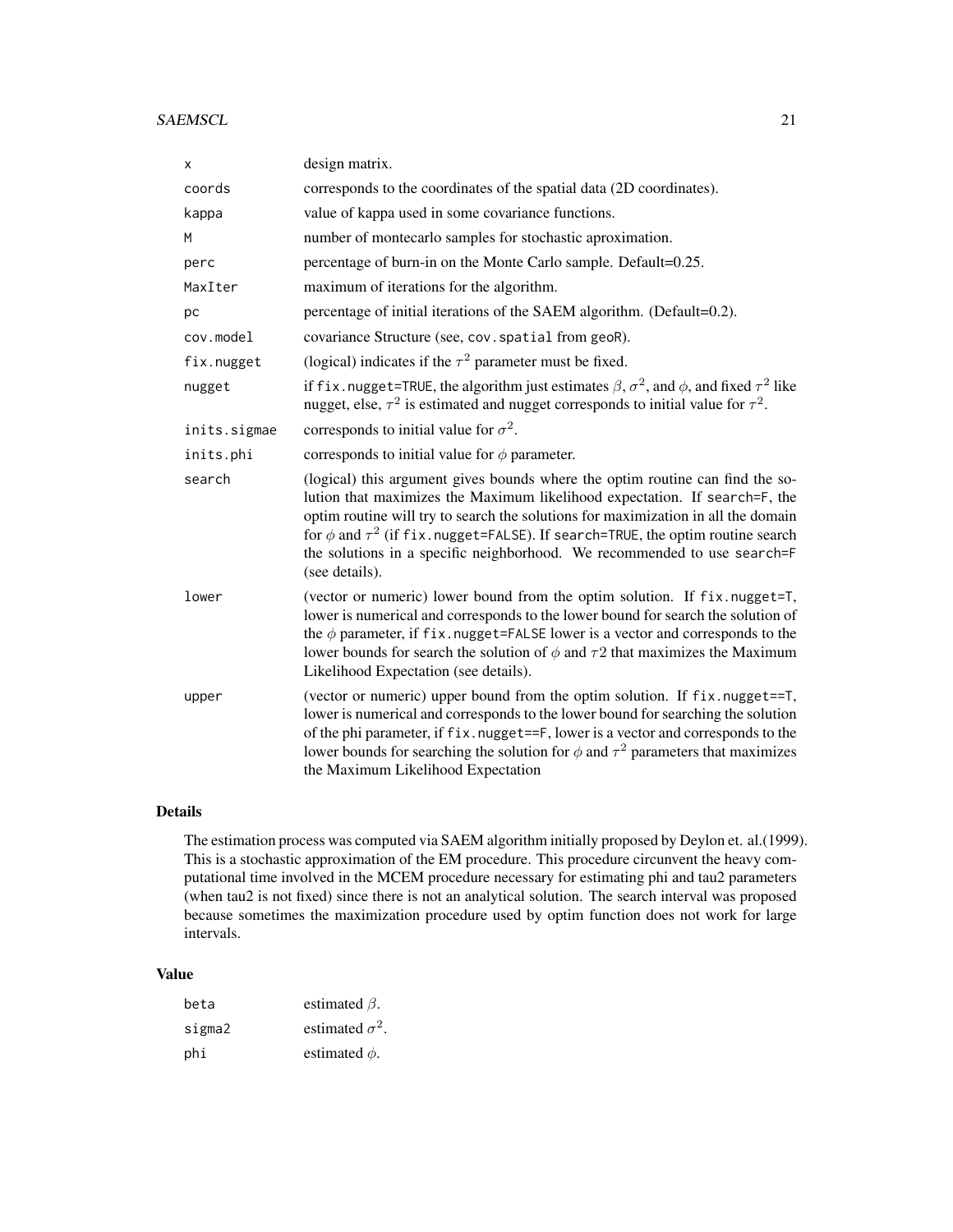<span id="page-21-0"></span>

| nugget     | estimated or fixed $\tau^2$ .                                                                                           |
|------------|-------------------------------------------------------------------------------------------------------------------------|
| Theta      | estimated parameters in all iterations $(\beta, \sigma^2, \phi)$ or $(\beta, \sigma^2, \phi, \tau^2)$ if fix. nugget=F. |
| loglik     | log likelihood for SAEM method.                                                                                         |
| AIC        | Akaike information criteria.                                                                                            |
| <b>BIC</b> | Bayesian information criteria.                                                                                          |
| AICcorr    | corrected AIC by the number of parameters.                                                                              |
| X          | design matrix.                                                                                                          |
| Psi        | estimated covariance matrix.                                                                                            |
| theta      | final estimation of $\theta = (\beta, \sigma^2, \phi)$ or $\theta = (\beta, \sigma^2, \phi, \tau^2)$ if fix. nugget=F.  |
| uy         | stochastic approximation of the first moment for the truncated normal distribu-<br>tion.                                |
| uyy        | stochastic approximation of the second moment for the truncated normal distri-<br>bution.                               |
| cc         | indicator of censure (0:observed, 1: censored).                                                                         |
| type       | covariance structure considered in the model.                                                                           |
| kappa      | $\kappa$ parameter for some covariance structures.                                                                      |
| coords     | coordinates of the observed data.                                                                                       |
| iterations | number of iterations needed to convergence.                                                                             |
| fitted     | fitted values for the SAEM algortihm.                                                                                   |
|            |                                                                                                                         |

## Author(s)

Alejandro Ordonez «ordonezjosealejandro@gmail.com», Victor H. Lachos «hlachos@ime.unicamp.br» and Christian E. Galarza «cgalarza88@gmail.com»

Maintainer: Alejandro Ordonez «ordonezjosealejandro@gmail.com»

## References

DELYON, B., LAVIELLE, M.,ANDMOULI NES, E. (1999). Convergence ofa stochastic approximation version of the EM algorithm.Annals of Statistic-s27, 1, 94-128.

Diggle, P. & Ribeiro, P. (2007). Model-Based Geostatistics. Springer Series in Statistics.

## See Also

[localinfmeas](#page-10-1), [derivQfun](#page-7-1)

## Examples

```
## Not run:
n<-200 ### sample size for estimation.
n1=100 ### number of observation used in the prediction.
```
###simulated coordinates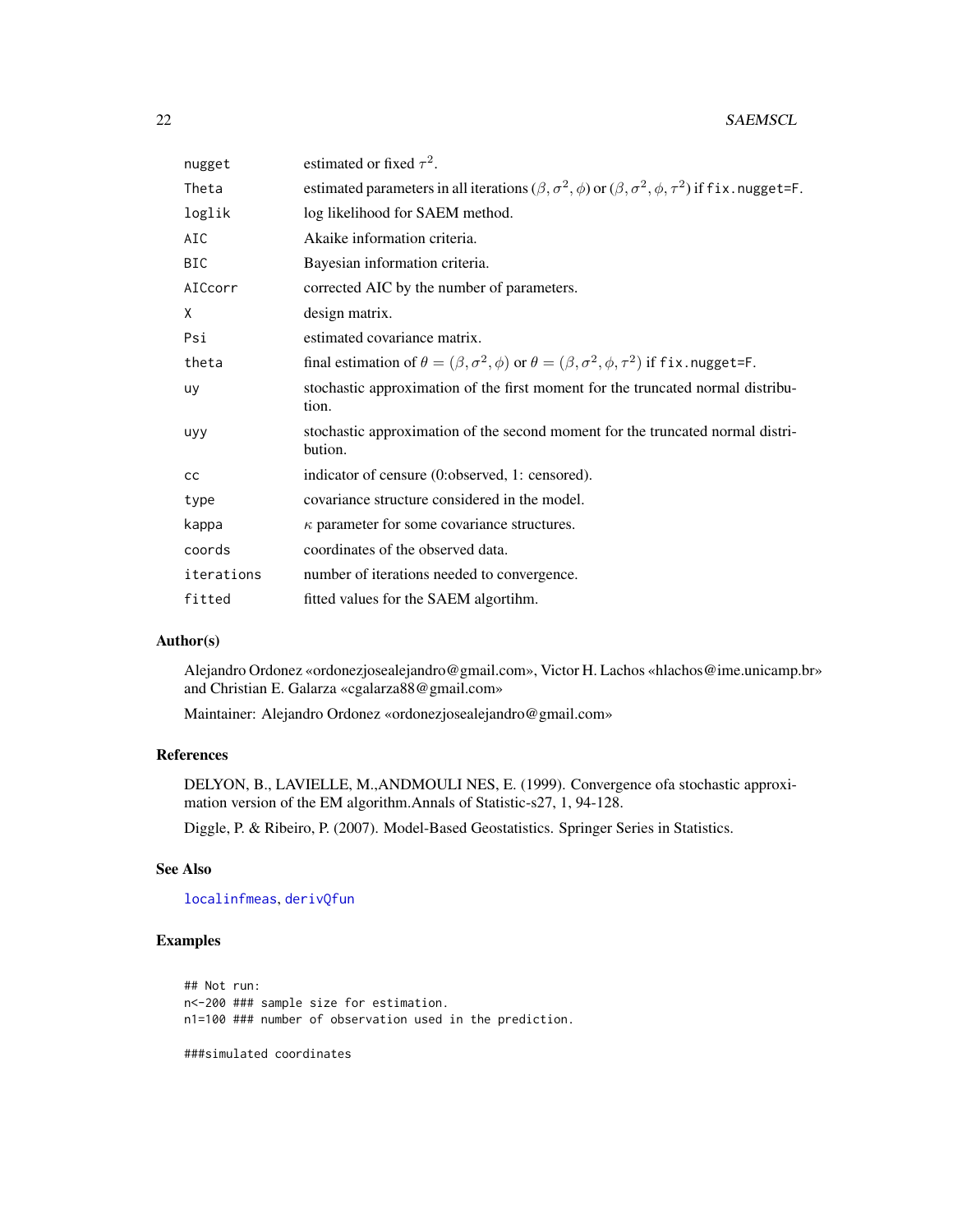#### SAEMSCL 23

```
r1=sample(seq(1,30,length=400),n+n1)
r2=sample(seq(1,30,length=400),n+n1)
coords=cbind(r1,r2)
coords1=coords[1:n,]
type="matern"
#xtot<-cbind(1,runif((n+n1)),runif((n+n1),2,3))
xtot=as.matrix(rep(1,(n+n1)))
xobs=xtot[1:n,]
beta=5
#beta=c(5,3,1)
###simulated data
obj=rspacens(cov.pars=c(3,.3,0),beta=beta,x=xtot,coords=coords,kappa=1.2,cens=0.25,
n=(n+n1),n1=n1,cov.model=type,cens.type="left")
data2=obj$datare
cc=obj$cc
y=obj$datare[,3]
coords=obj$datare[,1:2]
#####obtaining initial values and a possibly search interval.
```

```
require(geoR)
geod=as.geodata(data2[cc==0,],coords.col=1:2,y.col=3)
p=variog(geod)
init=variofit(p,ini.cov.pars=c(0.5,0.2))
```
##initials values obtained from variofit. cov.ini=c(0.13,0.86)

##########with the argument search=F (not converge!! error) ########

```
est=SAEMSCL(cc,y,cens.type="left",trend="cte",coords=coords,kappa=1.2,M=15,perc=0.25,
MaxIter=10,pc=0.2,cov.model="exponential",fix.nugget=T,nugget=0,inits.sigmae=cov.ini[1],
inits.phi=cov.ini[2],search=F)
```
#######with the argument search=T and considering lower=0.00001, upper=100. #(a relatively wide interval considering the initial values).

```
est=SAEMSCL(cc,y,cens.type="left",trend="cte",coords=coords,kappa=1.2,M=15,perc=0.25,
MaxIter=10,pc=0.2,cov.model=type,fix.nugget=T,nugget=0,inits.sigmae=cov.ini[1],
inits.phi=cov.ini[2],search=T,lower=0.00001,upper=100)
```
########considering cens.type="both" but equivalent to "left".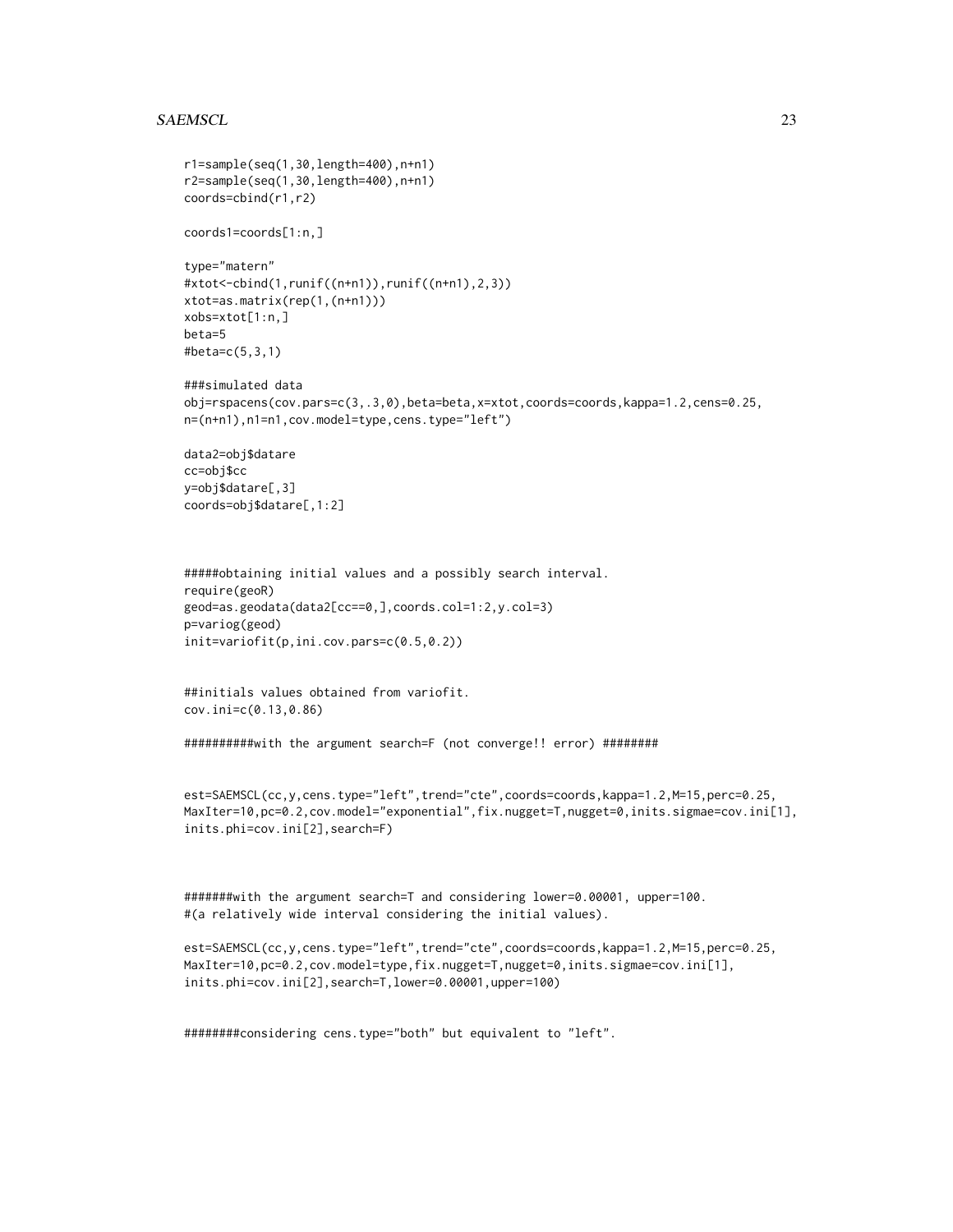```
LI=rep(-Inf,length(y))
LS=rep(Inf,length(y))
LS[cc==1]=obj$cutof
```

```
est=SAEMSCL(cc,y,cens.type="both",LI=LI,LS=LS,trend="cte",coords=coords,kappa=1.2,M=15,
perc=0.25,MaxIter=10,pc=0.2,cov.model="exponential",fix.nugget=T,nugget=0,
inits.sigmae=cov.ini[1],inits.phi=cov.ini[2],search=T,lower=0.00001,upper=100)
```
## End(Not run)

Seminaive *Seminaive algorithm for spatial censored prediction.*

#### Description

This function executes the seminaive algorithm proposed by Schelin et al. (2014)

## Usage

```
Seminaive(data, y.col, coords.col, covar, covar.col, copred,cov.model = "exponential",
thetaini, fix.nugget = T, nugget,kappa = 0, cons, MaxIter, cc, cutoff, trend)
```
## Arguments

| data       | data. frame containing the coordinates, covariates and response variable.                                                                |
|------------|------------------------------------------------------------------------------------------------------------------------------------------|
| y.col      | (numeric) column of data.frame that corresponds to the response variable.                                                                |
| coords.col | (numeric) columns of data.frame that corresponds to the coordinates of the spa-<br>tial data.                                            |
| covar      | (logical) indicates the presence of covariates in the spatial censored estimation<br>(FALSE: without covariates, TRUE: with covariates). |
| covar.col  | (numeric) columns of data.frame that corresponds to the covariates in the spatial<br>censored linear model estimation.                   |
| copred     | coordinates used in the prediction procedure.                                                                                            |
| cov.model  | covariance model in the structure of covariance (see cov. spatial from geoR).                                                            |
| thetaini   | initial values for the $\sigma^2$ and $\phi$ values in the covariance structure.                                                         |
| fix.nugget | (logical) it indicates if the $\tau^2$ parameter must be fixed.                                                                          |
| nugget     | (numeric) values of the $\tau^2$ parameter, if fix. nugget=F, this value corresponds<br>to an initial value.                             |
| kappa      | value of $\kappa$ involved in some covariance functions.                                                                                 |
| cons       | (vector) vector containing the $(c_1, c_2, c_3)$ constants used in the convergence cri-<br>terion for the algorithm (see Schedlin).      |

<span id="page-23-0"></span>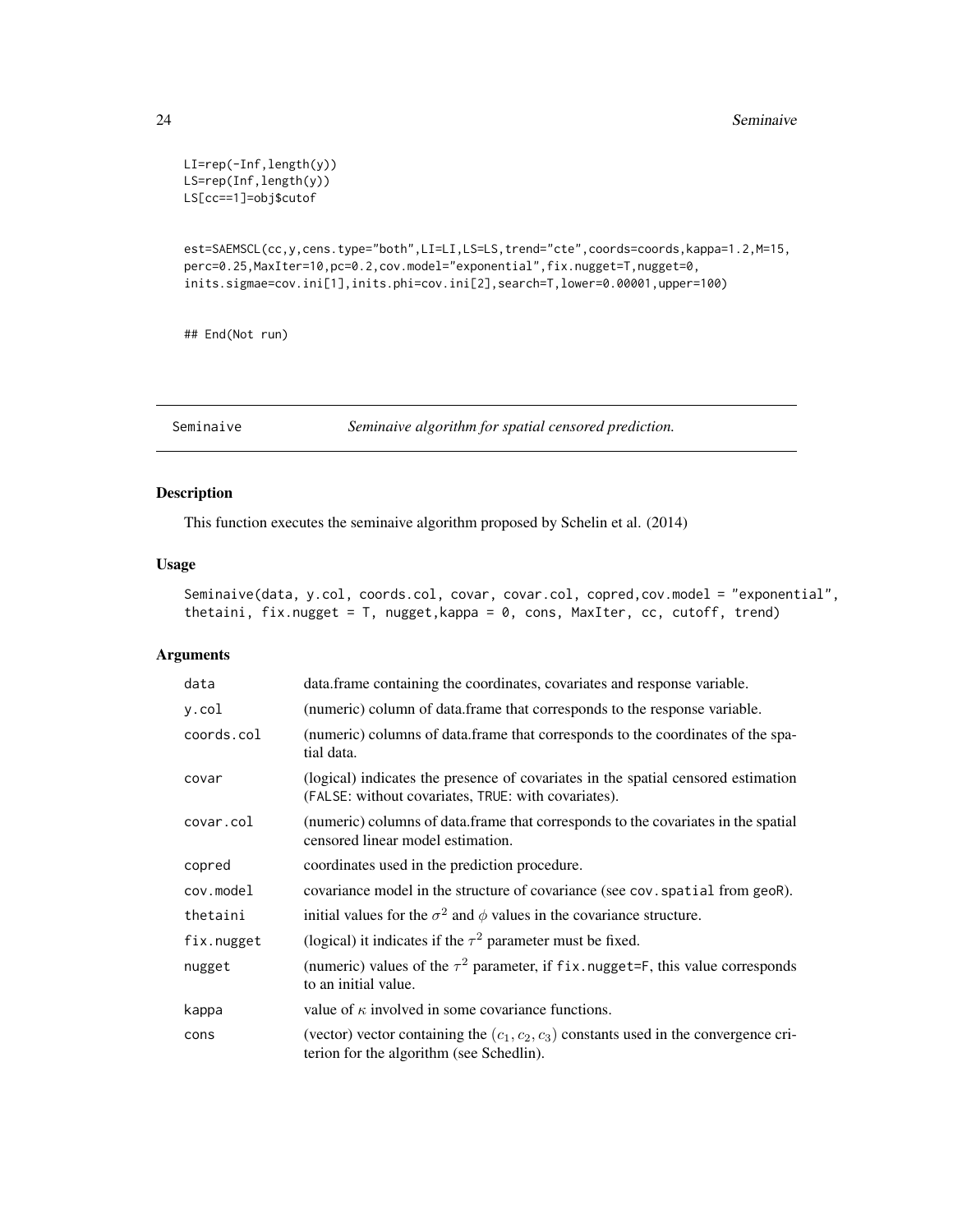#### <span id="page-24-0"></span>Seminaive 25

| MaxIter | maximum of iterations for the algorithm.                                                                                         |
|---------|----------------------------------------------------------------------------------------------------------------------------------|
| СC      | (binary vector) indicator of censure (1: censored, 0: observed)                                                                  |
| cutoff  | (vector) limit of detection for censure (rc: $>$ cutoff, lc: $\lt$ cutoff)                                                       |
| trend   | it specifies the mean part of the model. See documentation of trend, spatial<br>from geoR for further details. By default "cte". |

## Details

This function estimates and computes predictions following Schedlin et al. (2014). See reference.

## Value

| zk          | vector with observed and estimate censored observations by kriging prediction.                                    |
|-------------|-------------------------------------------------------------------------------------------------------------------|
| AIC         | AIC of the estimated model.                                                                                       |
| <b>BIC</b>  | BIC of the estimated model.                                                                                       |
| beta        | beta parameter for the mean structure.                                                                            |
| theta       | vector of estimate parameters for the mean and covariance structure ( $\beta$ , $\sigma^2$ , $\phi$ , $\tau^2$ ). |
| predictions | Predictions obtained for the seminaive algorithm.                                                                 |
| sdpred      | Standard deviations of predictions.                                                                               |
| loglik      | log likelihood from the estimated model.                                                                          |

## Author(s)

Alejandro Ordonez «ordonezjosealejandro@gmail.com», Victor H. Lachos «hlachos@ime.unicamp.br» and Christian E. Galarza «cgalarza88@gmail.com»

Maintainer: Alejandro Ordonez «ordonezjosealejandro@gmail.com»

## References

Schelin, L. & Sjostedt-de Luna, S. (2014). Spatial prediction in the presence of left-censoring. Computational Statistics and Data Analysis, 74.

## See Also

**[SAEMSCL](#page-19-1)** 

## Not run:

## Examples

```
n<-200 ### sample size for estimation.
n1=100 ### number of observation used in the prediction.
###simulated coordinates.
r1=sample(seq(1,30,length=400),n+n1)
r2=sample(seq(1,30,length=400),n+n1)
```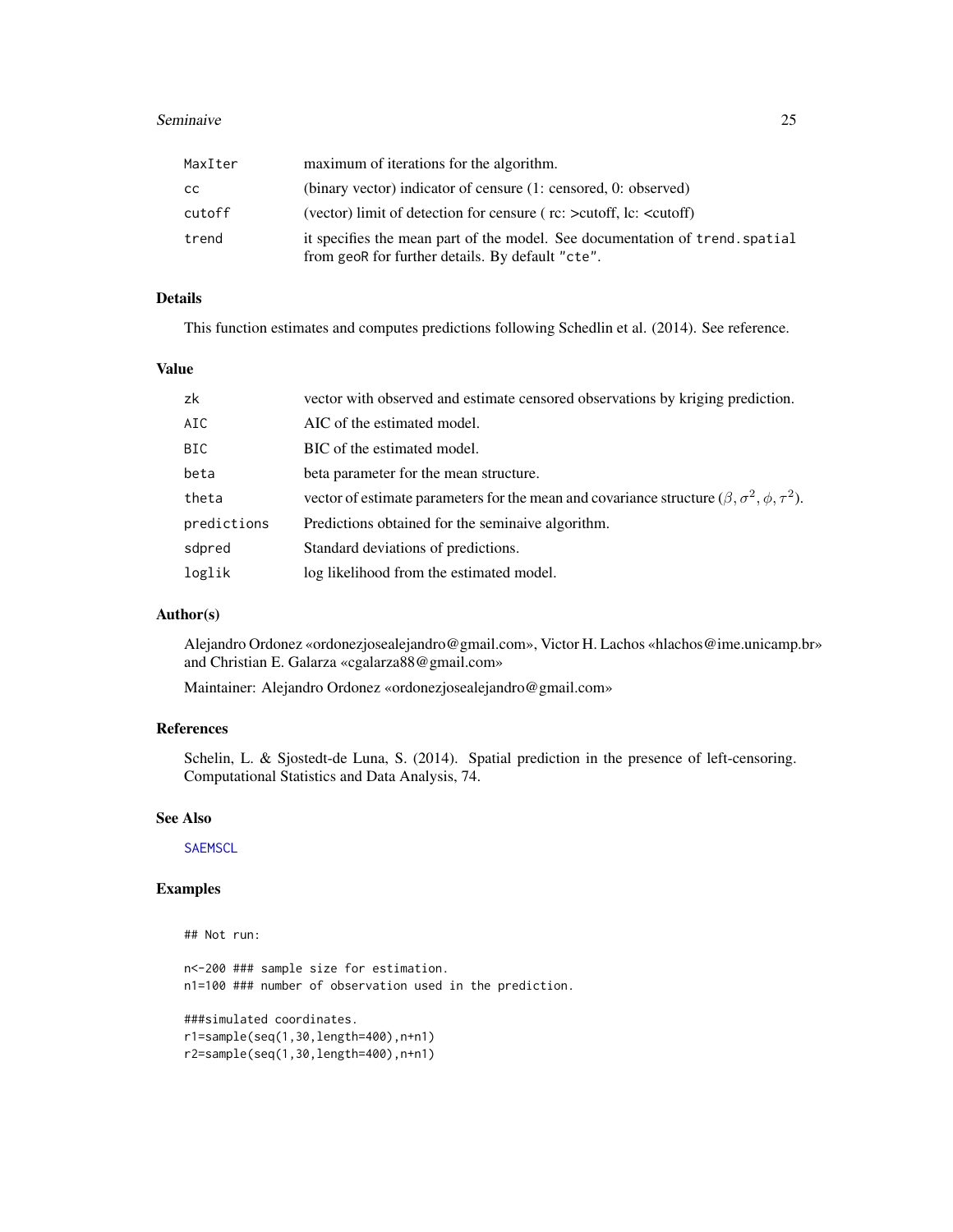```
coords=cbind(r1,r2)### total coordinates (used in estimation and prediction).
coords1=coords[1:n,]####coordinates used for estimation.
```
type="matern"### covariance structure.

xtot<-cbind(1,runif((n+n1)),runif((n+n1),2,3))## X matrix for estimation and prediction. xobs=xtot[1:n,]## X matrix for estimation.

```
###simulated data.
obj=rspacens(cov.pars=c(3,.3,0),beta=c(5,3,1),x=xtot,coords=coords,kappa=1.2,
cens=0.25,n=(n+n1),n1=n1,cov.model=type,cens.type="left")
```
data2=obj\$datare data2[,4:5]=xobs[,-1]

```
cc=obj$cc
y=obj$datare[,3]
cutoff=rep(obj$cutoff,length(y[cc==1]))
```

```
###seminaive algorithm
r=Seminaive(data=data2,y.col=3,covar=T,coords.col=1:2,covar.col=4:5,cov.model="matern",
thetaini=c(.1,.2),fix.nugget=T,nugget=0,kappa=1.5,cons=c(0.1,2,0.5),MaxIter=100,
cc=obj$cc,cutoff=cutoff,copred=obj$coords1,trend=~V4+V5)
```
## End(Not run)